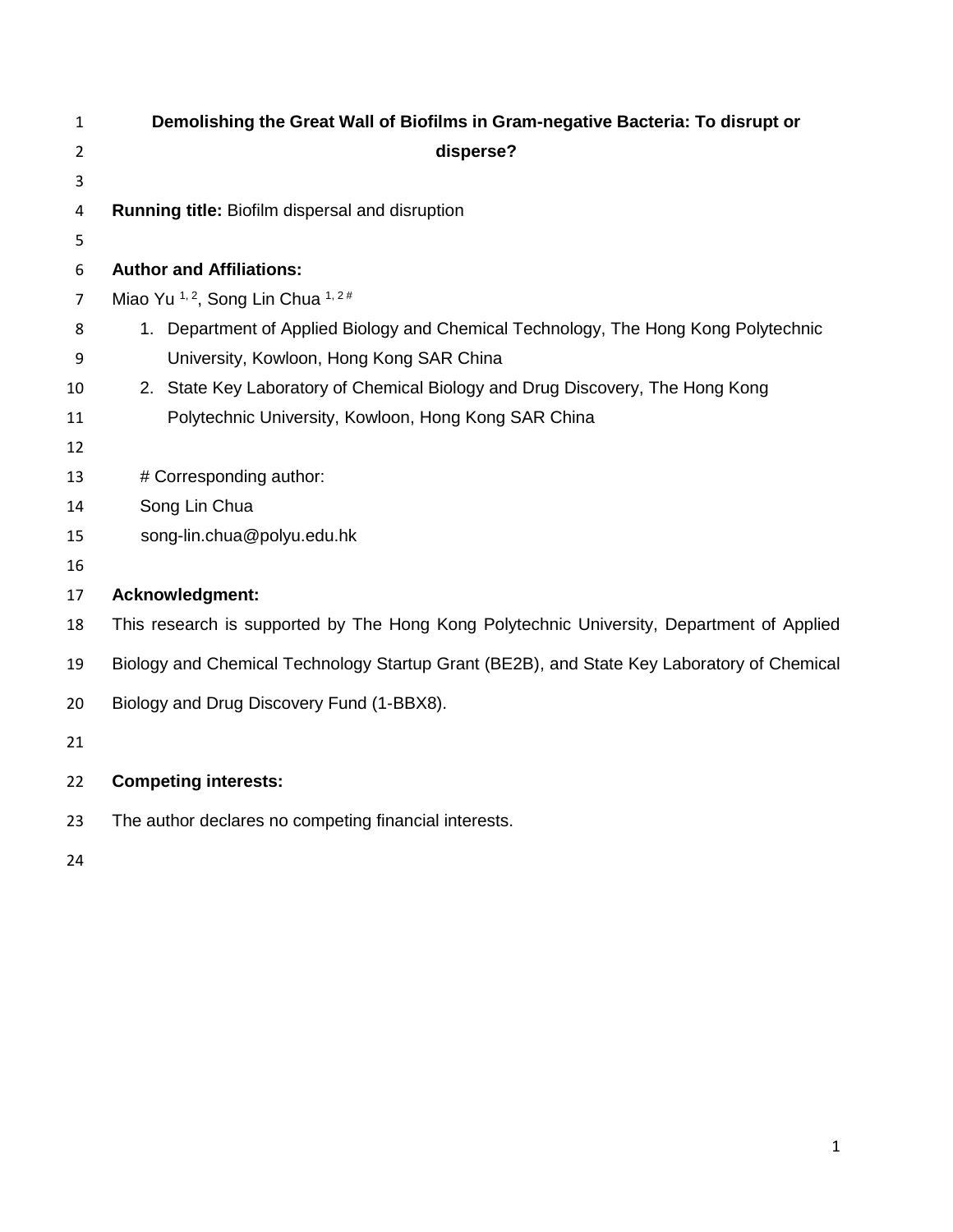#### **Abstract:**

 Bacterial infections lead to high morbidity and mortality globally. While current therapies against bacteria often employ antibiotics, most bacterial pathogens can form biofilms and prevent

- effective treatment of infections. Biofilm cells can aggregate and encased themselves in a self-
- secreted protective exopolymeric matrix, to reduce the penetration by antibiotics. Biofilm
- formation is mediated by c-di-GMP signaling, the ubiquitous secondary messenger in bacteria.
- Synthesis of c-di-GMP by diguanylate cyclases (DGCs) leads to biofilm formation via the loss of
- motility, increased surface attachment, and production of biofilm matrix, whereas c-di-GMP
- degradation by phosphodiesterases (PDEs) causes biofilm dispersal to new sites via increased
- bacterial motility and matrix breakdown. The highly variable nature of biofilm development and
- antimicrobial tolerance imposes tremendous challenges in conventional antimicrobial therapies,
- indicating an imperative need to develop anti-biofilm drugs against biofilm infections. In this
- review, we focus on two main emergent approaches active dispersal and disruption. While
- both approaches aim to demolish biofilms, we will discuss their fundamental differences and
- associated methods. Active dispersal of biofilms involves signaling the bacterial cells to leave
- the biofilm, where resident cells ditch their sessile lifestyle, gain motility and self-degrade their
- matrix. Biofilm disruption leads to direct matrix degradation that forcibly releases embedded
- biofilm cells. Without the protection of biofilm matrix, released bacterial cells are highly exposed
- to antimicrobials, leading to their eradication in biofilm infections. Understanding the advantages
- and disadvantages of both approaches will allow optimized utility with antimicrobials in clinical
- settings.
- 
- **Keywords:** Biofilms; dispersal; disruption; antimicrobial treatment; chronic infections
-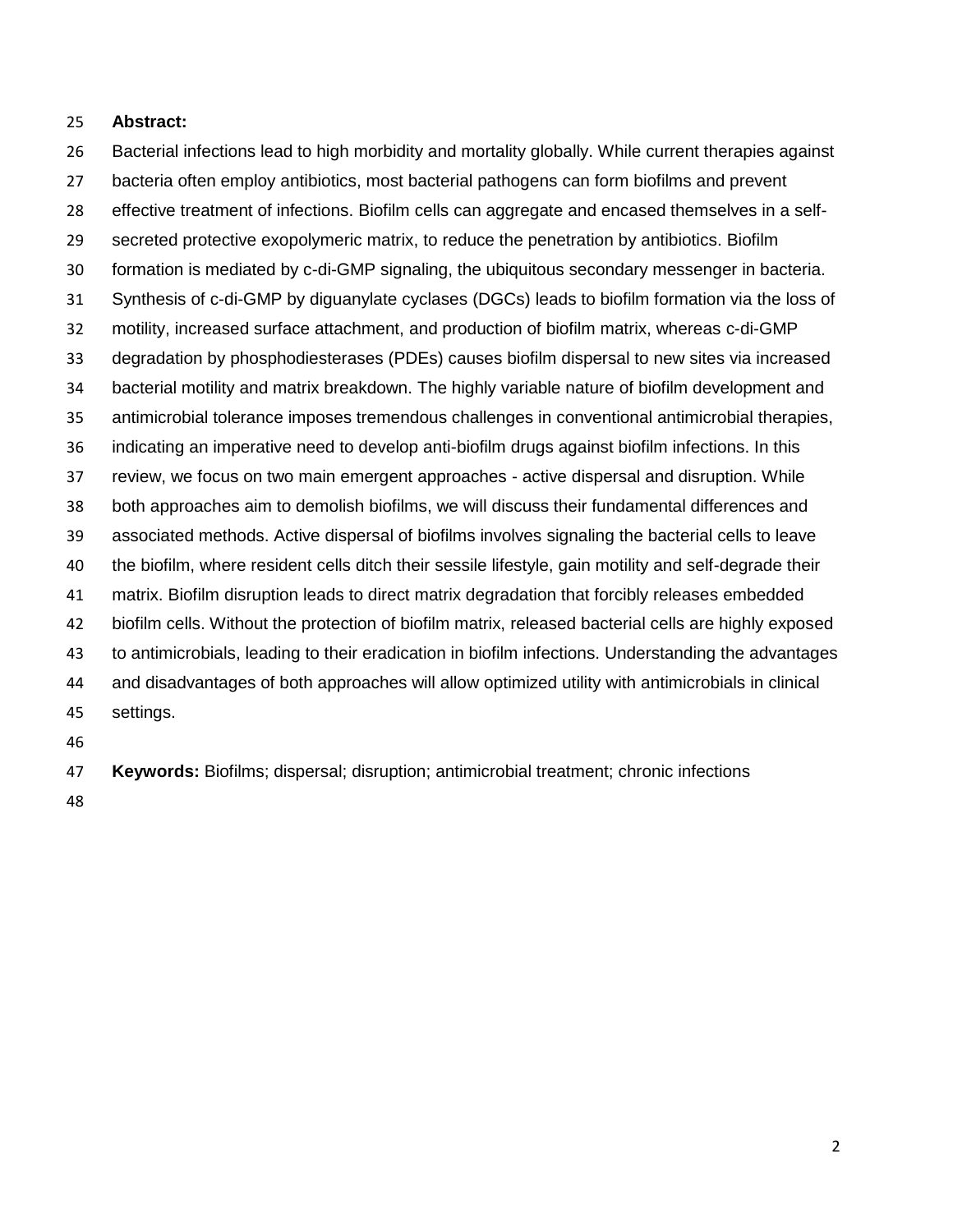**Main Text:**

## **1. Introduction**

# 1.1 Biofilm-mediated infections

 Modern medicine has effectively eliminated acute infections caused by pathogenic bacteria and prevented the deaths of millions over the past century. Yet, such diseases are increasingly replaced by chronic infections caused by biofilms, which now accounts for 80% of all bacterial 56 infections <sup>1</sup>. Biofilms are bacterial communities growing in their slimy exopolymeric matrix, after colonizing any biotic or abiotic surface. They colonize most surfaces in the human body and medical devices, causing persistent infections such as chronic wound infections, endocarditis, 59 keratitis, and lung infections to implant-associated infections . One biofilm-forming pathogen is *Pseudomonas aeruginosa*, an opportunistic Gram-negative pathogen that causes 90,000 61 deaths annually by causing life-threatening infections in burn wounds and pneumonia  $4.5$ .

1.2 Clinical approaches to develop anti-biofilm therapies

 While most research into antimicrobials focuses on the treatment of acute infections caused by free-swimming planktonic bacteria, few commercial anti-biofilm drugs are available. Most anti- biofilm treatments currently employed by clinicians are mostly based on aggressive early surgical removal and delivery of sustained antimicrobial chemotherapy. Combinatorial antimicrobial treatment such as colistin or tobramycin inhalations with oral ciprofloxacin are frequently used to treat *P. aeruginosa* biofilm infections in cystic fibrosis lungs <sup>6</sup>. However, treatment at higher antibiotic doses for sustained treatment periods, such as 3 million units of 71 colistin administered three times per day may pose health risks to patients  $7.$  Furthermore, antibiotic resistance via efflux pumps, acquired resistance plasmids, or phenazine metabolites in 73 bacteria has significantly reduced treatment efficacy  $8-10$ . Hence, the discovery of novel anti- biofilm drugs with lower toxicities and suitability for combinatorial use with antibiotics can potentially eradicate biofilm infections, minimize treatment duration, and lower mortality rates. Here, we summarize, assess, and compare anti-biofilm compounds that can disperse or disrupt biofilms. Firstly, we provide background on biofilm physiology and its role in chronic infections. Next, we analyze the anti-biofilm strategies adopted by biofilm dispersal and disruption agents. Finally, we discuss the future directions of anti-biofilm therapies based on both approaches.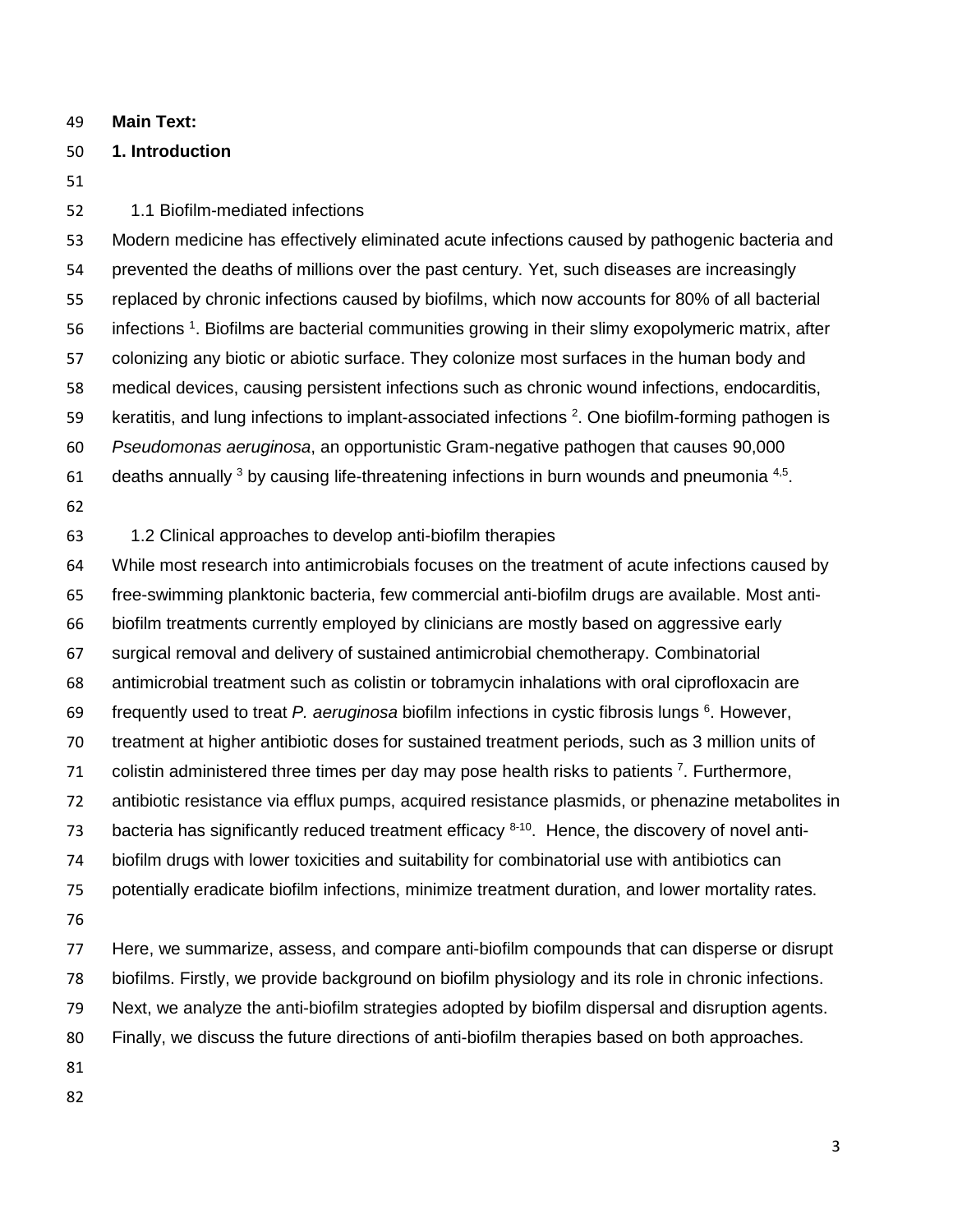- **2. Biofilm physiology and its roles in infections**
- 

 Briefly, the life cycle of bacterial biofilms involves planktonic cells attaching to a surface and producing an exopolymeric matrix for biofilm growth and formation, with the mature biofilm eventually dispersing to new sites of infection (Figure 1). Unlike 'nomadic' free-swimming planktonic bacteria, biofilm cells survive as 'city-like' multicellular communities in self-produced exopolymeric matrix (EPS). The EPS comprises exopolysaccharides, adhesion proteins, and 90 extracellular DNA (eDNA), primarily providing structural integrity to biofilms .

In chronic infections, biofilms can easily attach onto human tissues and extracellular matrix,

93 where dead cells and blood supply contribute to nutrient availability for biofilm growth .

Furthermore, the EPS acts as a protective barrier to reduce antimicrobial penetration, whereas

95 dormant persisters render biofilms extremely tolerant of antimicrobials  $13,14$ . These confounding

factors may lead to inaccurate results in antibiotic susceptibility tests, which are typically

performed on planktonic bacteria in clinical bacteriology, leading to inappropriate clinical doses

98 and incomplete eradication of infections <sup>15</sup>. The exopolymeric matrix protects biofilm cells from

99 bhagocytosis and assists in immune evasion against the host immune system .

 Understanding the mechanisms driving the biofilm life cycle can provide hints for the 102 development of novel anti-biofilm approaches . Currently, two primary bacterial mechanisms are extensively studied - quorum sensing (QS) and c-di-GMP secondary messenger system. QS allows planktonic cells to coordinate their behavior in forming biofilms via surface 105 attachment, exopolymer production, and biosurfactant (rhamnolipids) synthesis  $18,19$ . QS operated in a cell density-dependent manner – bacterial populations will coordinate their gene 107 expression once the autoinducers accumulated past a concentration threshold . Coordinating 108 bacterial populations in biofilm dispersal also requires QS<sup>21</sup>, where *P. aeruginosa* biofilms secrete QS- controlled rhamnolipids as biosurfactants for detachment during dispersal <sup>22</sup>.

The biofilm life cycle is mediated by c-di-GMP, an intracellular secondary messenger employed

112 by many Gram-negative bacterial species . Synthesis of c-di-GMP levels within bacterial cells

by diguanylate cyclases (DGCs) often leads to biofilm formation via surface attachment,

reduced motility, and production of the exopolymeric matrix. Degradation of c-di-GMP by

phosphodiesterases (PDEs) to levels lower than that in planktonic cells will lead to biofilm

116 dispersal and increased flagellar motility  $^{23}$  (Figure 2). Clinical isolates from various bacterial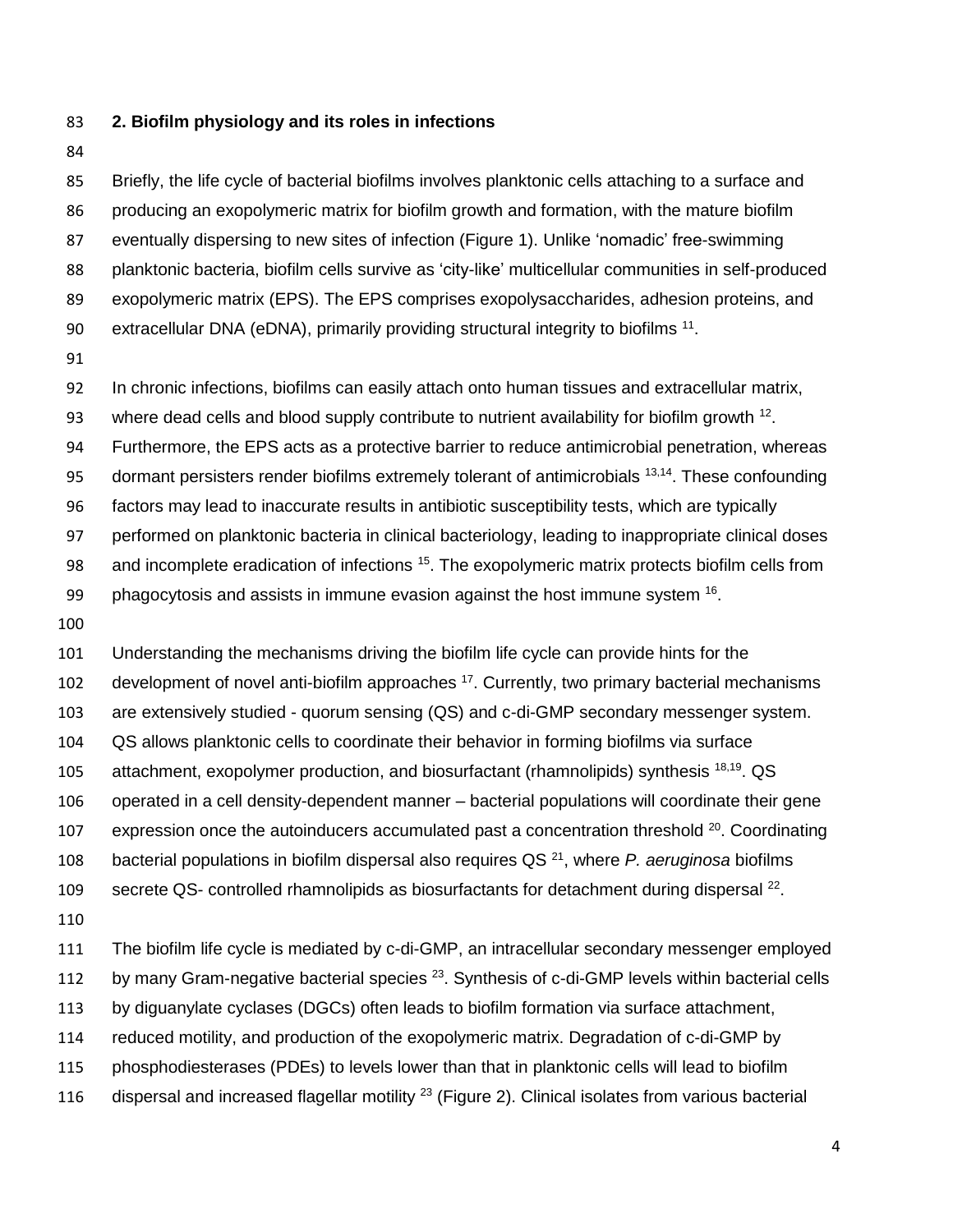species, such as the rough and small colony variants (RSCVs) of *P. aeruginosa* and enteroaggregative *Escherichia coli*, possess constitutively high intracellular c-di-GMP levels 119 24,25

 While our review focuses on both QS and c-di-GMP signaling, there are other mechanisms 122 mediating biofilm life cycle, such as the two-component system (TCS)  $^{26}$  and iron siderophore 123 (pyoverdine) signaling , which contributes to further complexity in biofilm physiology. One prominent example is the GacA/GacS TCS involved with pyoverdine synthesis and interaction 125 with c-di-GMP signaling  $^{28}$ . Hence, the difficulty of treating biofilm infections is attributed to complex and unique biofilm physiology, which warrants an urgent need to develop innovative anti-biofilm approaches and drugs against biofilm infections.

- 
- 

## **3. Development of anti-biofilm chemotherapy:**

To effectively eradicate biofilms, many anti-biofilm approaches have been developed, mainly

133 mechanical removal of biofilms, which includes electricity and sonication <sup>29,30</sup>, and

chemotherapy, which is the focus of this review. Novel drug candidates must be developed for

effective anti-biofilm therapy of chronic infections in humans.

 Current discovery of anti-biofilm compounds requires either high-throughput screening (HTS) or systems biology approaches. Being focused on a specific target, HTS is usually achieved via *in vitro* screening of compound libraries, such as the identification of biofilm-inhibiting patulin from 140 thousands of natural extracts <sup>31</sup>. The *in-silico* structure-based virtual screening is also an alternative that employs molecular docking to identify which molecule from the compound libraries can bind and inhibit a biofilm effector. For instance, emodin identified from traditional 143 Chinese medicine extracts could inhibit QS-mediated TraR in *E. coli* <sup>32</sup>. Systems biology approaches are employed in various ways to facilitate the discovery of compounds with novel or multiple mechanisms of action. Conventionally, we identify potential mechanisms of action by comparing the transcriptomic or proteomic signatures of wild-type and 148 deletion mutants or treated with an unknown chemical and antibiotics with known mechanism 149 of action . Undirected approaches with large compound libraries are gaining traction in anti-

biofilm discovery. For instance, functional metagenomics from seawater samples are employed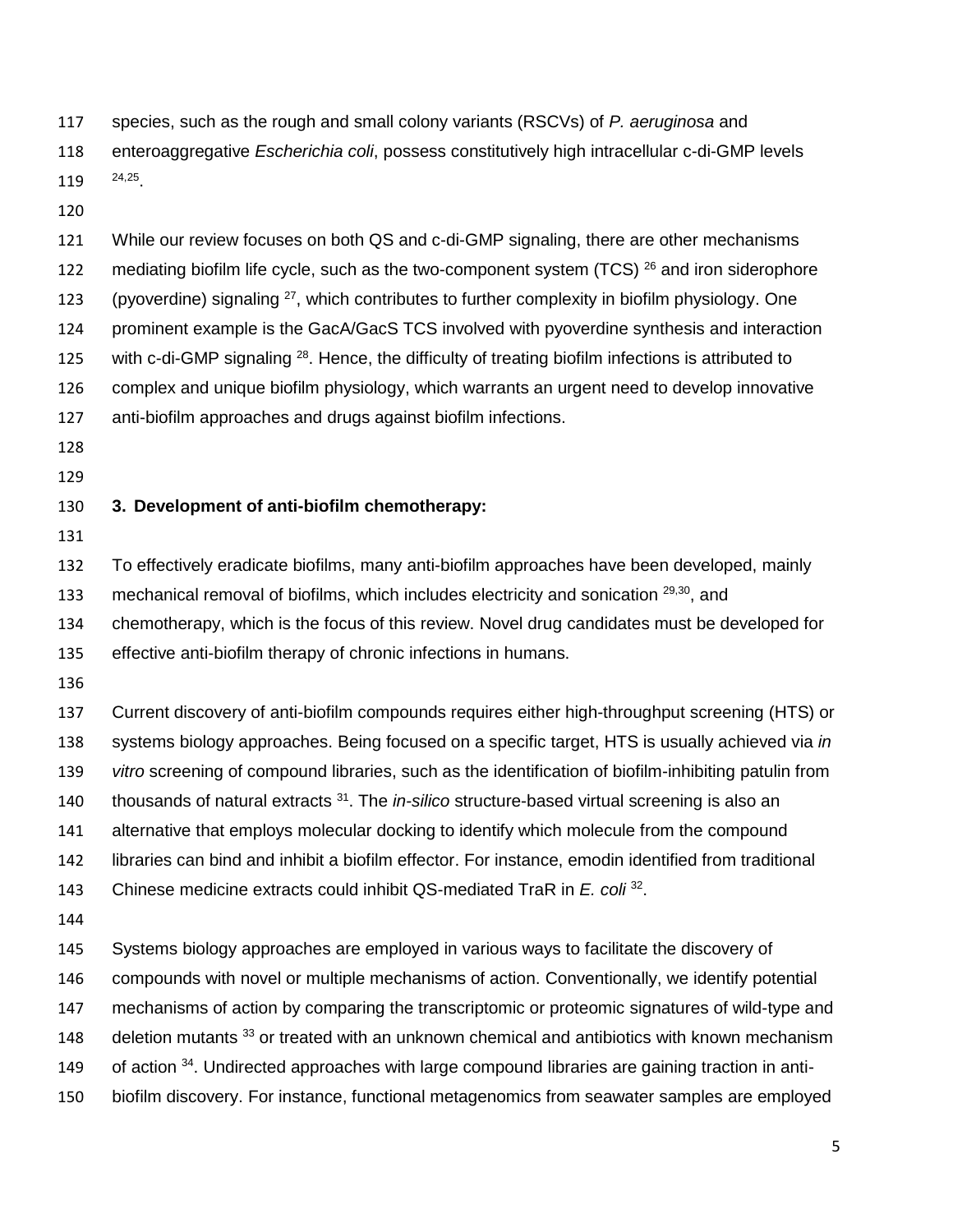- to identify anti-biofilm compounds against *Vibrio cholerae* and *P. aeruginosa* 35,36 , while
- transcriptomics and proteomics are used to study the anti-biofilm activity of 3-
- 153 Furancarboxaldehyde On Group A Streptococcus 37.
- 

 Anti-biofilm chemotherapy can be achieved via a variety of approaches: inhibition of bacterial attachment to surfaces and biofilm formation, active dispersal of biofilms, and disruption of biofilm matrix (Figure 2). Since most biofilms are already established in chronic infections which rendered inhibitors of biofilm formation unsuitable, this review will focus on active dispersal and disruption of biofilms. Although both approaches are previously grouped as 'active dispersal,' we will differentiate them in this review for clarity.

 Active dispersal and disruption seemingly have the same objective – to ensure the dissolution of EPS and release of biofilm cells, which presumably return to the planktonic phase. As released bacterial cells are wholly exposed to antimicrobials, combining either approach with antibiotics will eradicate biofilms and prevent freed pathogens from causing disseminated infections. However, both methods are fundamentally different (Figure 3). Active dispersal involves a chemical stimulus that signals bacterial cells to terminate their biofilm lifestyle and exit the EPS via the self-production of matrix-degrading enzymes and expression of motility apparatus (flagella or pili). Biofilm disruption is the direct targeting or degradation of biofilm matrix, leading to the catastrophic collapse of biofilm structure and ejection of embedded cells. It is crucial to understand their differences so that we can take advantage of their strengths and reduce their limitations for treating biofilm infections.

#### 3.1 Inducing biofilm dispersal

 While biofilm dispersal is a highly regulated natural process, we can manipulate biofilm cells into leaving their protective 'wall' of EPS by providing a specific stress stimulus and allowing antibiotics to eradicate freshly dispersed cells (Figure 4A). Active biofilm dispersal can be achieved via three approaches: QS targeting agents, DGC inhibitors, and PDE activators (Figure 4A).

#### 3.1.1 QS-targeting agents

Exogenous QS signaling molecules or associated products are reported to induce biofilm

- dispersal. Although QS autoinducers can induce biofilm formation in native bacterial species,
- they can also act as chemorepellants. For instance, exogenous AI-2 autoinducer could induce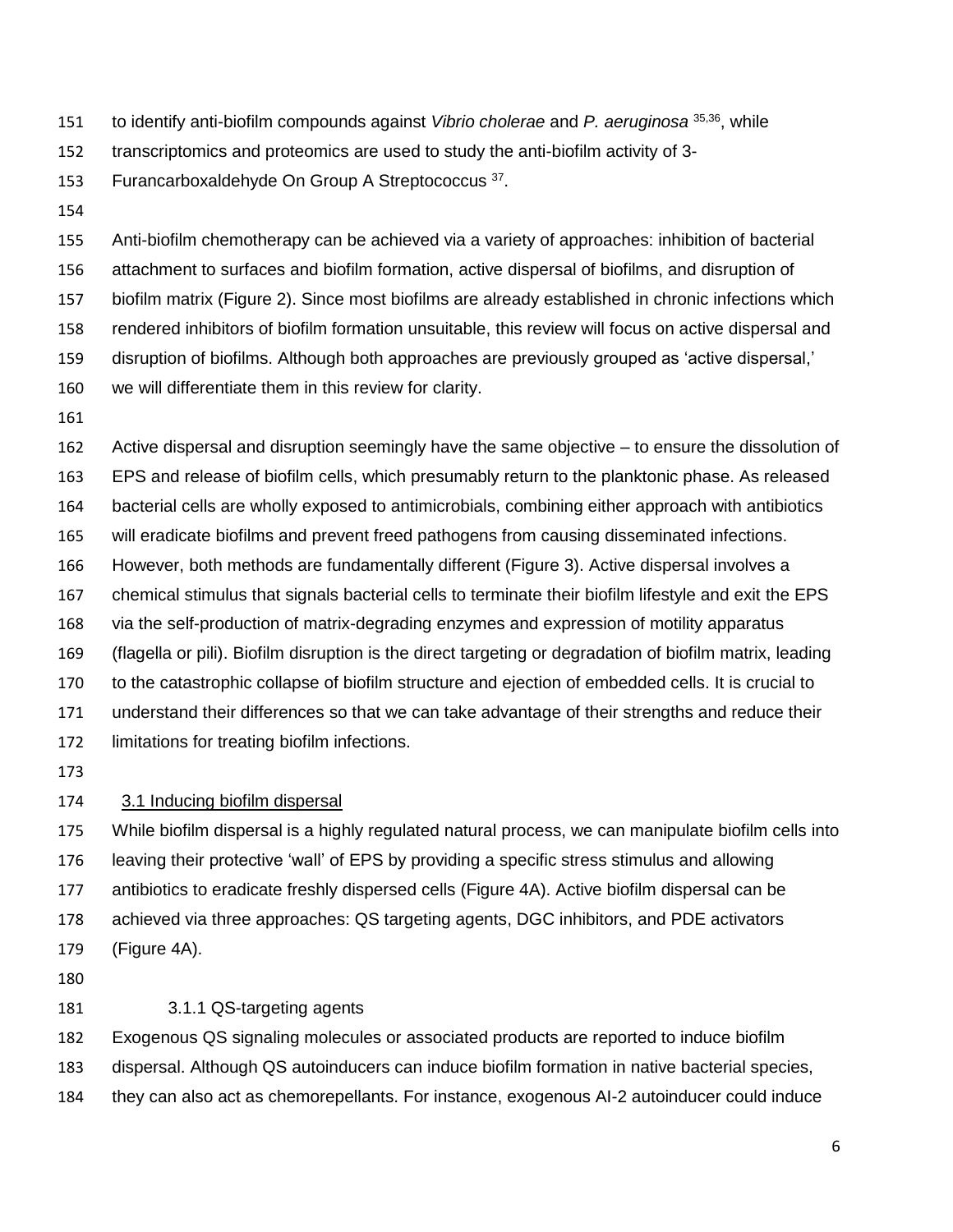185 Helicobacter pylori biofilm dispersal <sup>38</sup>, while AIP-1 could reduce *S. aureus* biofilms after 48 hrs <sup>39</sup> . Interestingly, N-(3-oxo-dodecanoyl) homoserine lactone from *P. aeruginosa* could cause

- 187 biofilm dispersal in a foreign species, *Escherichia coli* <sup>40</sup>. Diffusible signal factor (DSF), a fatty-
- acid-based QS system found in *P. aeruginosa*, *Burkholderia,* and *Xanthomonas* species, was a
- cross-kingdom signaling molecule which caused biofilm dispersal in prokaryotic and yeast
- 190 species when added exogenously  $41,42$ .
- 

 QS-mediated products can also induce biofilm dispersal. QS-mediated rhamnolipids from *P.*  193 aeruginosa acted as biosurfactants that disperse biofilms of other species <sup>40,43</sup>. Moreover, surfactin secreted from *Bacillus subtilis* could disperse biofilms from food-borne pathogens such 195 as *Listeria monocytogenes* and *Salmonella enterica*, grown on polystyrene material <sup>44</sup>. While 196 promising in dispersing biofilms, such biosurfactants are cytotoxic to host cells , which can limit their applications in clinical settings.

## 3.1.2 DGC inhibitors

 Inhibition of c-di-GMP signaling is an attractive approach to target various pathogenic biofilms. DGC inhibitors identified from high-throughput screening could reduce c-di-GMP levels and 202 decrease biofilm formation <sup>46</sup>. Terrein could inhibit both QS and DGC, effectively reducing 203 virulence and biofilm formation in *P. aeruginosa*, respectively <sup>47</sup>. C-di-GMP analogs, such as triazole-linked analogs, could compete with c-di-GMP for active sites in DGCs, to disrupt c-di-205 GMP signaling <sup>48</sup>. However, it is essential to note that such inhibitors must penetrate biofilm matrix to reach bacterial cells. Thus poor permeability of these compounds may significantly limit their therapeutic purposes in established chronic infections. The permeability issue should be addressed by either using nanoparticles or utility in thin nascent biofilms.

## 3.1.3 PDE activators

211 PDE activators can induce biofilm dispersal via c-di-GMP degradation *in vitro* and *in vivo* <sup>49,50</sup>. Most notably, nitric oxide (NO) could induce dispersal in many bacterial species at sub-lethal 213 concentrations <sup>51</sup>, by binding NO-sensing H-NOX-domain protein <sup>52</sup> and activating PDEs (DipA 214 and NbdA in *P. aeruginosa*) that degrade c-di-GMP<sup>49,53</sup>. Given the DGCs/PDEs redundancy in each bacterial species, it is essential to note that not all PDEs control biofilm dispersal. Instead, 216 PDEs such as RocR controlled swarming and production of virulence factors <sup>54</sup>. Hence, it is crucial to ensure that activators must correctly activate PDEs with known dispersal roles.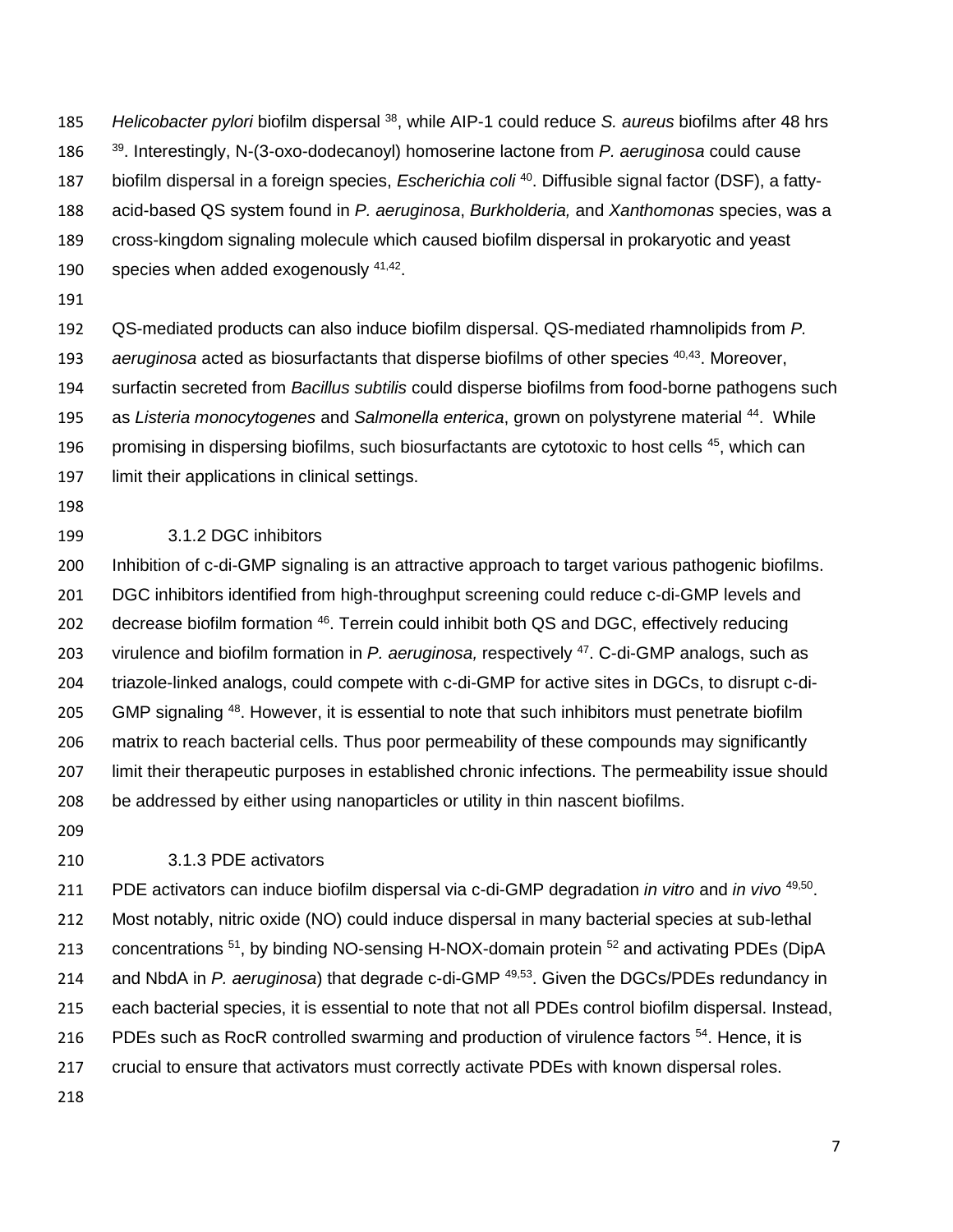Despite its low cost and ease of administration via inhalers, using gaseous NO is clinically

- challenging due to its poor stability, pleiotropic effects on the host body in systemic exposure
- such as vasodilation, and lack of specificity against bacterial species. Various NO donors, such
- 222 as sodium nitroprusside <sup>55</sup>, were identified with varying NO production and half-lives. To
- improve the specificity of NO to biofilms, cephalosporin-3'-diazeniumdoilates, made of stable
- NO donor diazeniumdiolate conjugated to cephalosporin, could deliver NO after being degraded
- by biofilm-produced beta-lactamases, to eradicate *Haemophilus influenzae* biofilms <sup>56</sup> .
- Nitroxides, such as 4-carboxy-2,2,6,6-tetramethylpiperidine 1-oxyl (carboxy-TEMPO), 5-
- carboxy-1,1,3,3-tetramethylisoindolin-2-yloxyl (CTMIO) and 5,6-dicarboxy-1,1,3,3-
- tetraethylisoindolin-2-yloxyl (DCTEIO), which were sterically hindered NO mimetic analogues,
- could disperse biofilms  $57$ . As such, nitroxides were utilized in combination with ciprofloxacin to
- 230 eradicate biofilm effectively <sup>58</sup>.
- 

 Despite its aforementioned limitations, NO had been tested in clinical trials against biofilm infections. Low-dose NO inhalation was tested in cystic fibrosis patients with pneumonia, with 234 markedly reduced biofilm size and improved patient outcomes <sup>59</sup>. A phase II clinical study is 235 currently in progress, where patients with cystic fibrosis will inhale 0.5% NO four times a day  $^{60}$ . Hence, the prospect of using NO as a PDE activator remains promising in dispersing biofilms in infections.

# 3.2 Disruption of the biofilm matrix

 Although EPS composition varies across time, location, nutrient availability, mechanical or shear stresses, and bacterial species, EPS functions are consistent – bacterial adherence, acting as a scaffold for biofilms and barrier against host effectors or antimicrobials. To nullify EPS functions, we will discuss three approaches that directly disrupt biofilm matrix: enzymatic and non-enzymatic degradation of EPS components; and antibody targeting of exopolymeric matrix

- (Figure 4B).
- 
- 3.2.1 Enzymatic degradation of EPS components

248 Since the EPS contains mainly exopolysaccharides , matrix-degrading enzymes can degrade

EPS to release biofilm cells. The earliest report of glycosyl hydrolase, which hydrolyzed poly-

acetyl glucosamines in biofilms in various bacterial species, was Dispersin B, which was

- produced by *Aggregatibacter actinomycetemcomitans* <sup>62</sup> . *P. aeruginosa* self-produced glycoside
- hydrolases, such as PslG and PelA, were recently discovered to disrupt Psl and Pel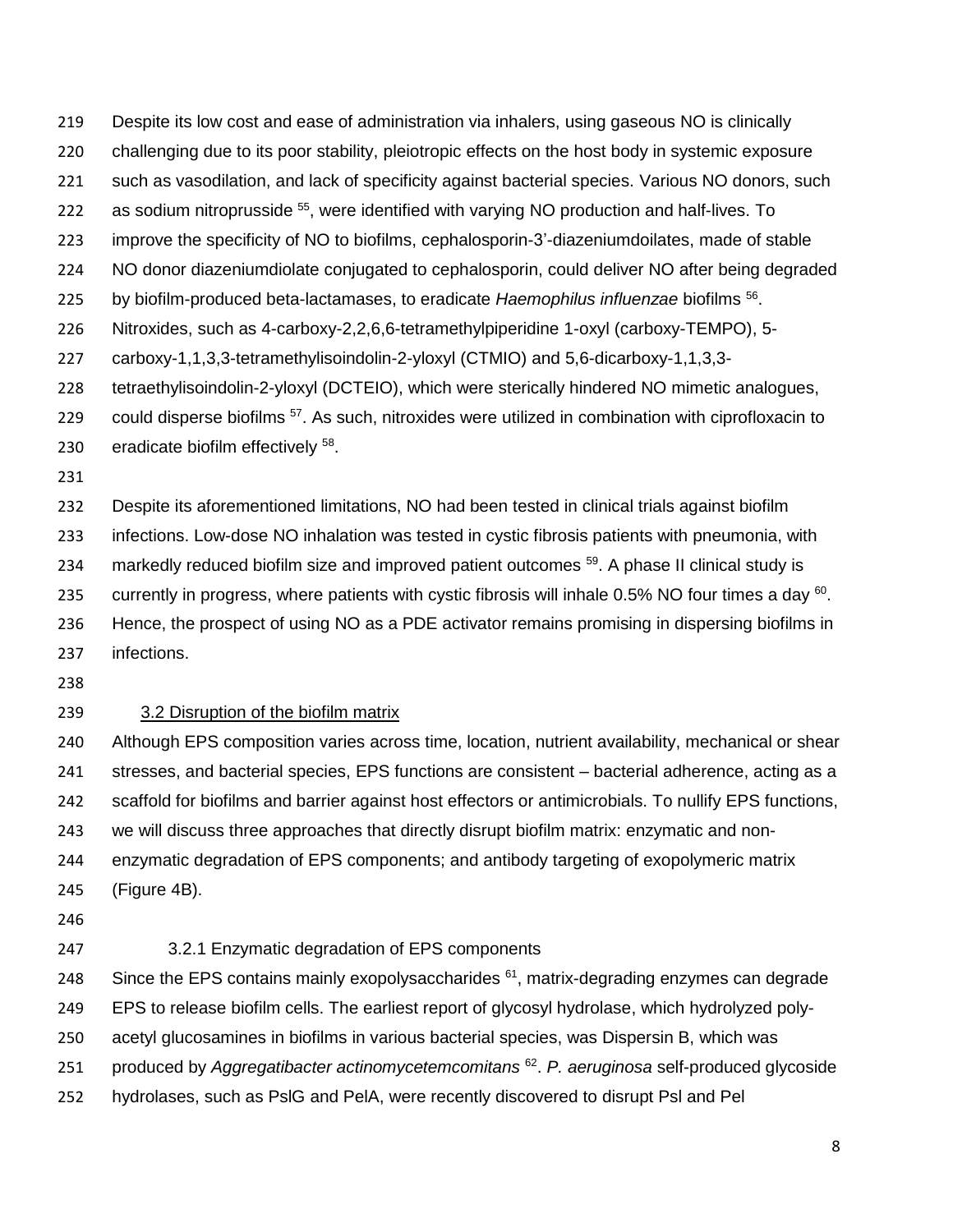exopolysaccharides, thus improving antimicrobial treatment and immune clearance respectively 63,64 . Alginate, another exopolysaccharide expressed by CF-derived mucoid *P. aeruginosa* and coccoid *Helicobacter pylori*, was effectively disrupted by alginate lyase <sup>65,66</sup>. Further, α-amylase 25 and cellulase could disrupt *Staphylococcus aureus* and *Pseudomonas aeruginosa* polymicrobial 257 biofilms in wounds to some degree .

 The DNase can also disrupt biofilms by degrading the eDNA integrated with other EPS 260 components for structural support . Recombinant human DNase I (dornase alfa) was shown in 261 clinical trials to degrade microbial eDNA in the sputum of patients with cystic fibrosis and 262 ventilator-associated infection in preterm infants .

 Lastly, the degradation of adhesion and extracellular proteins by proteases can disrupt biofilms efficiently. A plant protease, ficin, was recently discovered with the ability to disrupt 266 Staphylococcus aureus biofilms and release biofilm cells <sup>71</sup>. Serine proteases from other bacterial species, such as *Bacillus pumilus*, were effective against *Serratia marcescens* biofilms  $\frac{72}{15}$ . As proteases are commonly used as therapeutics in treating cardiovascular diseases, it is highly probable that future clinical trials featuring anti-biofilm proteases will be conducted.

#### 3.2.2 Non-enzymatic degradation of EPS components

 A few compounds that can cause EPS degradation had been identified. The FDA-approved N- acetyl cysteine (NAC), whose mucolytic ability to dissociate disulfide bonds in extracellular mucin proteins and reduce their viscosity, was subsequently expounded into a potential anti- biofilm agent. NAC was employed in modern applications, such as combinatorial treatment with cysteamine, an antioxidant against mixed biofilms of *Streptococcus pneumoniae* and

277 Haemophilus influenzae<sup>73</sup>. Another garlic-derived compound, Rafflinose, could inhibit biofilms

278 by binding to lectin-A, which is an exopolysaccharide-binding protein in *P. aeruginosa*<sup>74</sup>.

 An alternate non-enzymatic approach involves the use of biological hydrogels such as mucins to trigger biofilm dispersal via the activation of flagella, promoting of native microbiota colonization, 282 and prevention of pathogen attachment . One biopolymer currently tested in clinical trials is SP1SN13, a poly-N-(acetyl, arginyl) glucosamine (PAAG) glycopolymer with anti-biofilm effects 284 on P *.aeruginosa* in cystic fibrosis patients <sup>76</sup>. After a successful Phase I determining safety and tolerability in patients, SP1SN13 had received orphan designation by FDA and will undergo Phase II clinical trial in late 2019.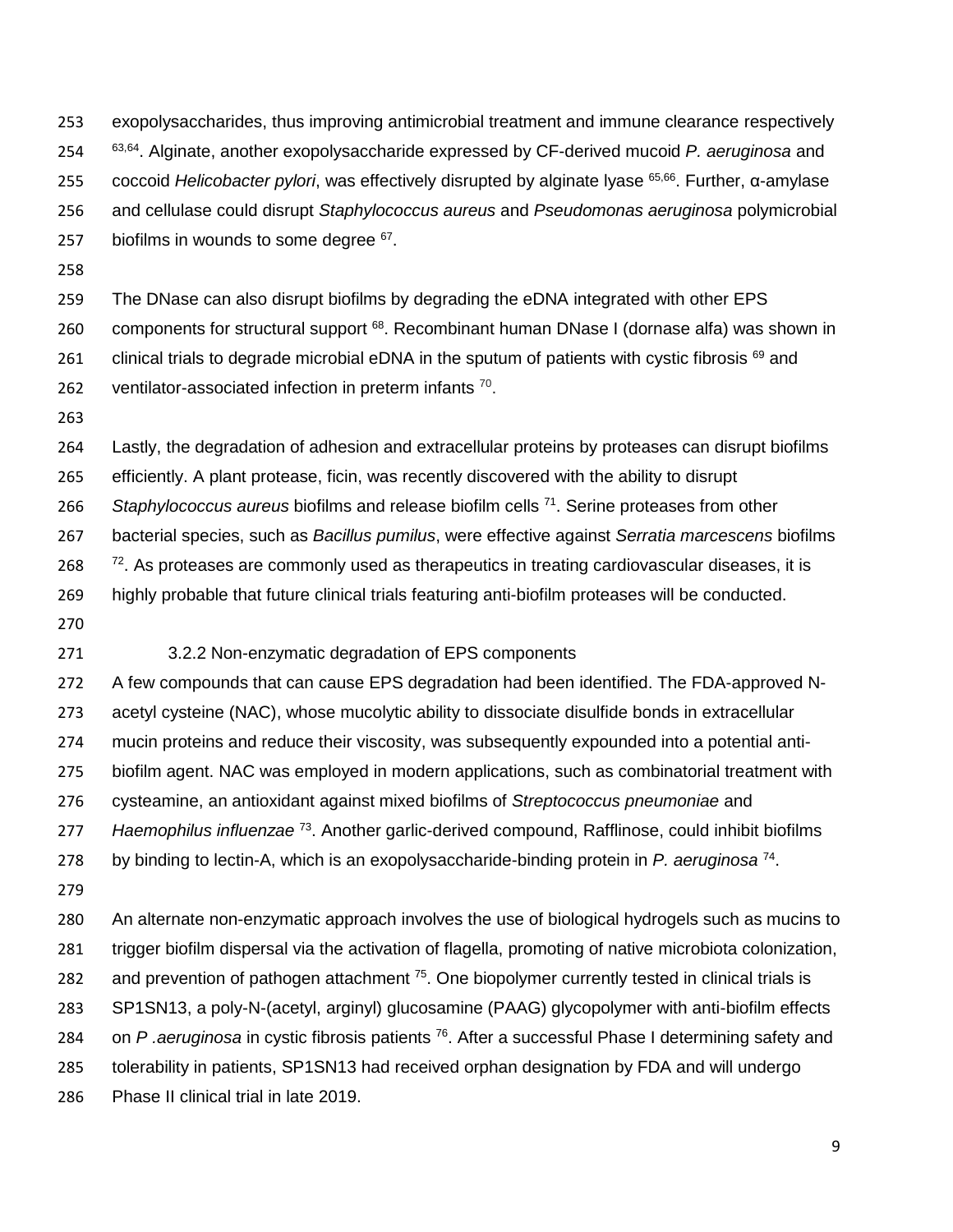3.2.3 Specific targeting of the exopolymeric matrix by antibodies Another anti-biofilm approach is to employ antibodies specific against EPS components. For instance, monoclonal antibodies specific against epitopes on *P. aeruginosa*-produced exopolysaccharide PsI were developed to target biofilms formed by clinical isolates . Since secreted Psl is easily accessible by antibodies, the anti-Psl antibody was effective at promoting opsonized phagocytic killing of *P. aeruginosa* biofilms and inhibiting the pathogen from adhering to the cell surfaces. The bispecific antibody (MEDI3902) specific against both Type III Secretion System and PsI was subsequently developed with a broad coverage against *P. aeruginosa*<sup>78</sup>. A Phase I clinical trial with MDI3902 was reported recently with acceptable safety and tolerability 297 in healthy volunteers  $^{79}$ , paving the way for Phase II clinical trial. Antibodies are also developed to target adhesion proteins. The integration host factor (IHF) specifically targeted eDNA-binding proteins (DNABII) in biofilms in *Escherichia coli* biofilms <sup>80</sup> 301 and *Porphyromonas gingivalis* biofilms <sup>81</sup>. It is currently co-administered with recombinant type 102 IV pili, leading to the disruption of biofilms formed by *Haemophilus influenza* in otitis media <sup>82</sup>. **4. Comparison between biofilm dispersal and disruption in anti-biofilm treatments:** Since both approaches are different from each other, it is critical to consider their strengths and limitations to realize their full potential in eradicating biofilm infections (Table 1). 4.1 Strengths and limitations in active dispersal Many biofilm dispersal agents, such as NO, are quick-acting chemicals. NO can be applied on a wide range of microbial species, ranging from Gram-positive and Gram-negative bacteria to 313 yeast, thus it is useful in treating polymicrobial biofilm infections <sup>51</sup>. The use of low-dose and non-bactericidal concentrations of NO or NO-deriving compounds can also induce biofilm dispersal. Using pico-nanomolar NO concentrations for biofilm dispersal can prevent undesired effects of high NO concentrations on the human body, such as vasodilation in blood vessels, damage to host cells, inhibition of lymphocyte proliferation and delays in healing. Moreover, elevated NO concentrations have a counterintuitive effect of protecting bacteria from antibiotics, 319 leading to poor antimicrobial effects .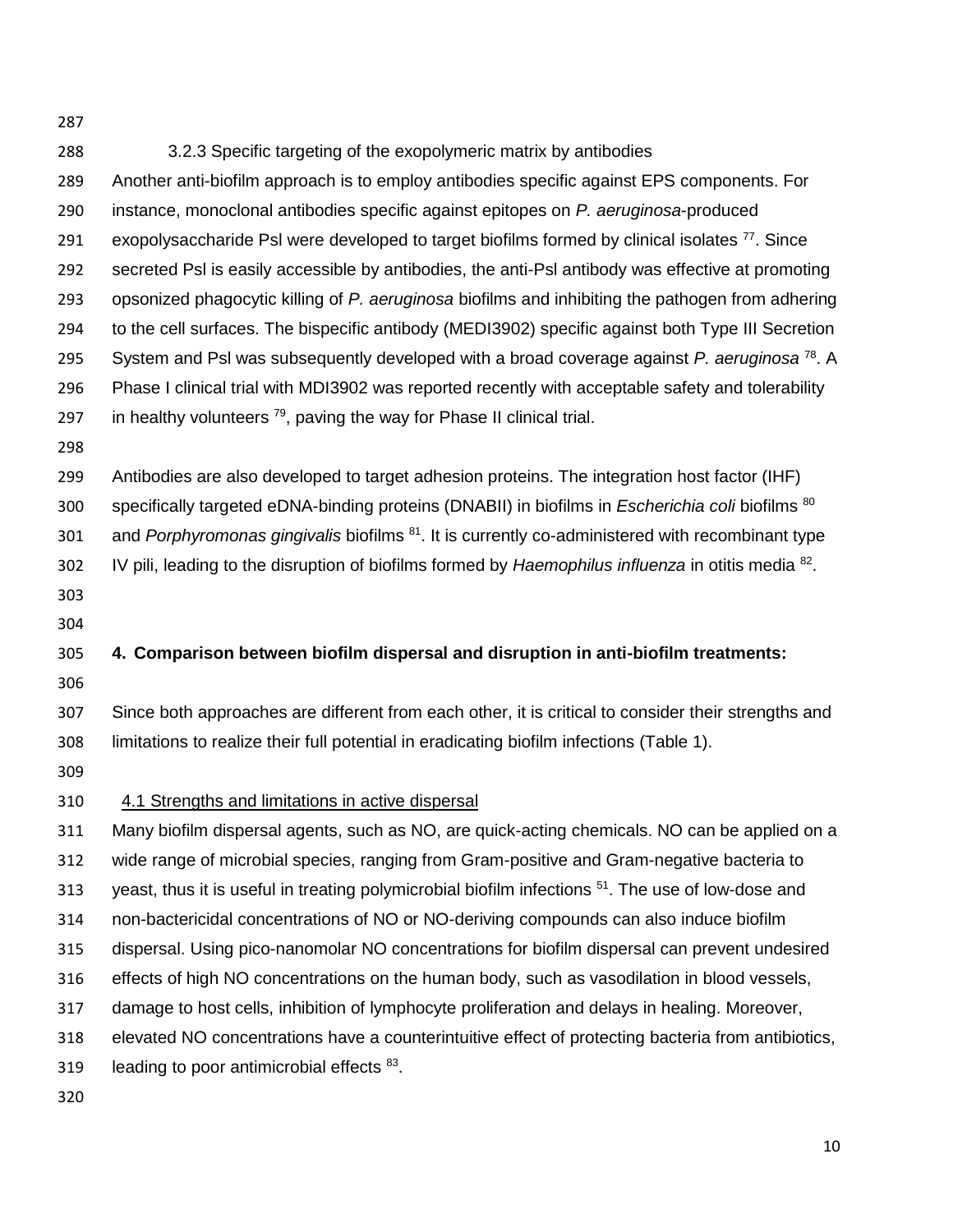Aside from chemical-specific side effects, there are other factors to consider when using biofilm dispersal agents. Biofilm-dispersed cells possessed lower c-di-GMP levels than in planktonic 323 and biofilm cells of multiple species , which gave rise to a unique transient dispersal 324 phenotype with heightened expression of virulence factors <sup>49,84,85</sup>. Worse, biofilm-dispersed cells 325 possess different antibiotic resistance via different stimuli  $^{86}$ , such as increased resistance to 326 colistin in *P. aeruginosa* <sup>87</sup>. The increased resilience against immune and antimicrobial stresses is probably because dispersed cells have to 'arm' themselves in advance for protection against 328 predators or chemical stimuli as they leave the biofilm's shelter . Hence, caution may be required when biofilm-dispersed cells are not entirely eradicated by antimicrobials, potentially leading to complications where residual bacteria enter the bloodstream.

 Lastly, the penetrability of drugs into biofilms remains a challenge to achieve in developing 333 dispersal agents. While NO has high penetrability into biofilms <sup>51</sup>, other dispersal agents may face difficulty in penetrating the biofilm matrix and reaching deeply embedded cells even if they fulfill the Lipinski's Rule of Five. However, the high lability of NO can shorten its duration of effective dose, so stable NO donors or sustained NO treatment are required to treat biofilm effectively. Hence, we must consider these factors in the future design of biofilm dispersal agents.

#### 4.2 Strengths and limitations of biofilm disruption

 There are several advantages of employing biofilm disruption of anti-biofilm strategy. Firstly, biofilm disruption promotes the catastrophic collapse of the biofilm structure rapidly at low concentrations, which is attributable to the highly efficient enzymatic activity of matrix-degrading 344 enzymes. For instance, nanomolar levels of PsIG ( $IC_{50} = 10$  nM) could disrupt PsI fibers within 4 345 minutes and disassemble *P. aeruginosa* biofilms in 30 minutes <sup>63</sup>.

 While active dispersal can induce physiological changes to biofilm and dispersed cells, it is unclear if biofilm disruption has any immediate physiological effects on bacterial cells upon sudden release from their bounds. However, studies had shown that *P. aeruginosa* cells released from biofilms by PslG or EndA have similar antibiotic resistance to planktonic cells or 351 biofilms cells from which they originate  $63,88$ , implying that bacterial cells did not have time to adjust their physiologies significantly after sudden release from biofilms. These treatments are advantageous as biofilm-disrupted cells remain susceptible to antimicrobial treatment, so standard dosages of antimicrobials may be enough to eradicate both biofilm and disrupted cells.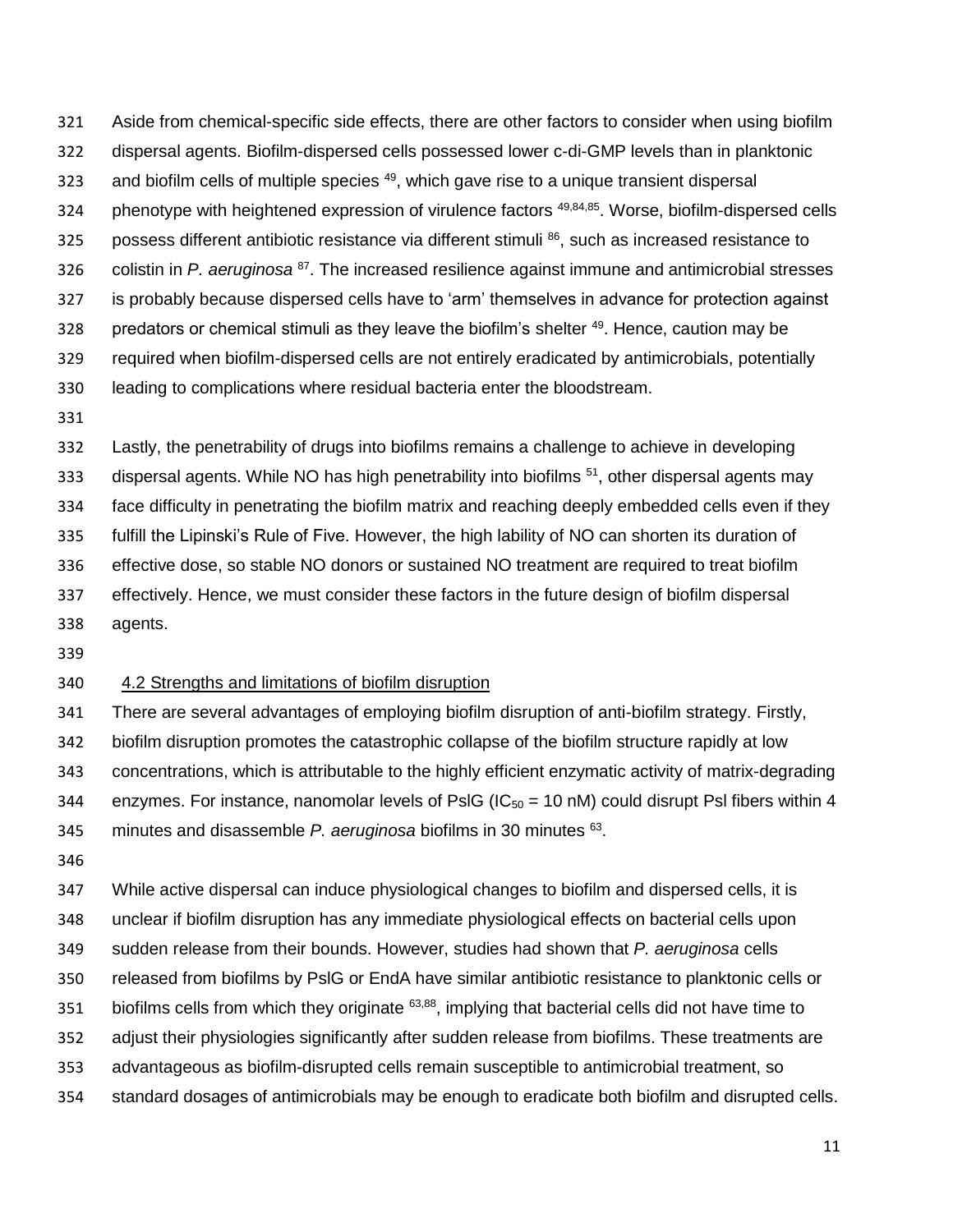- Next, biofilm disruption can circumvent the need for penetration by biofilm disruptors into
- biofilms. Biofilm disruptors can demolish the biofilms from the outside at accelerated pace,
- without having to pass through the biofilm matrix and microbial cell walls. In contrast, depending
- on the chemical penetrability into biofilms, dispersal agents may require hours to days for active
- 360  $\frac{360}{15}$  dispersal to occur <sup>49,51</sup>.
- 
- The specificity of biofilm-disruptors is also an essential factor to be considered for anti-biofilm treatment. The matrix-degrading enzymes are in general specific to the species, but cross- reactivity is possible if the chemical composition of substrates is similar. For instance, PslG is specific to a few close-related species, such as *P. aeruginosa* and plant pathogen *Pseudomonas syringae*, but has no effect on *E. coli*, *S. aureus*, *S. enterica* and *Candida albicans* <sup>63</sup> . Yet, DNase applies to a broader multitude of bacterial species, as it does not distinguish eDNA produced by different bacterial species.
- 

 However, biofilm disruptors are not without limitations. Like most enzymes, matrix-degrading enzymes suffer from poor stability, susceptibility to host degradation, sensitivity to changes in temperature, and pH. Furthermore, complex pharmacodynamics and pharmacokinetics in hosts can compromise the efficacy of biofilm disrupting enzymes *in vivo*. Despite showing the viability 374 and safety of using disrupting agents in animal studies , they can alert the host immune system if they originate from non-human species <sup>89</sup>. Lastly, previous concerns over expenses, low production yield and lack of genetically optimized enzymes contribute to the difficulty in 377 applying this method clinically .

# **5. Future Outlook**

 Current treatment with antibiotic cocktails is inadequate for eradicating biofilm infections. It is increasingly evident that biofilm elimination requires the simultaneous degradation of the biofilm matrix and the killing of released bacterial cells. The development of combinatorial therapy of anti-biofilm agents with antibiotics or an anti-biofilm agent-antibiotic conjugate drug will realistically attain an achievable treatment outcome in clinical settings.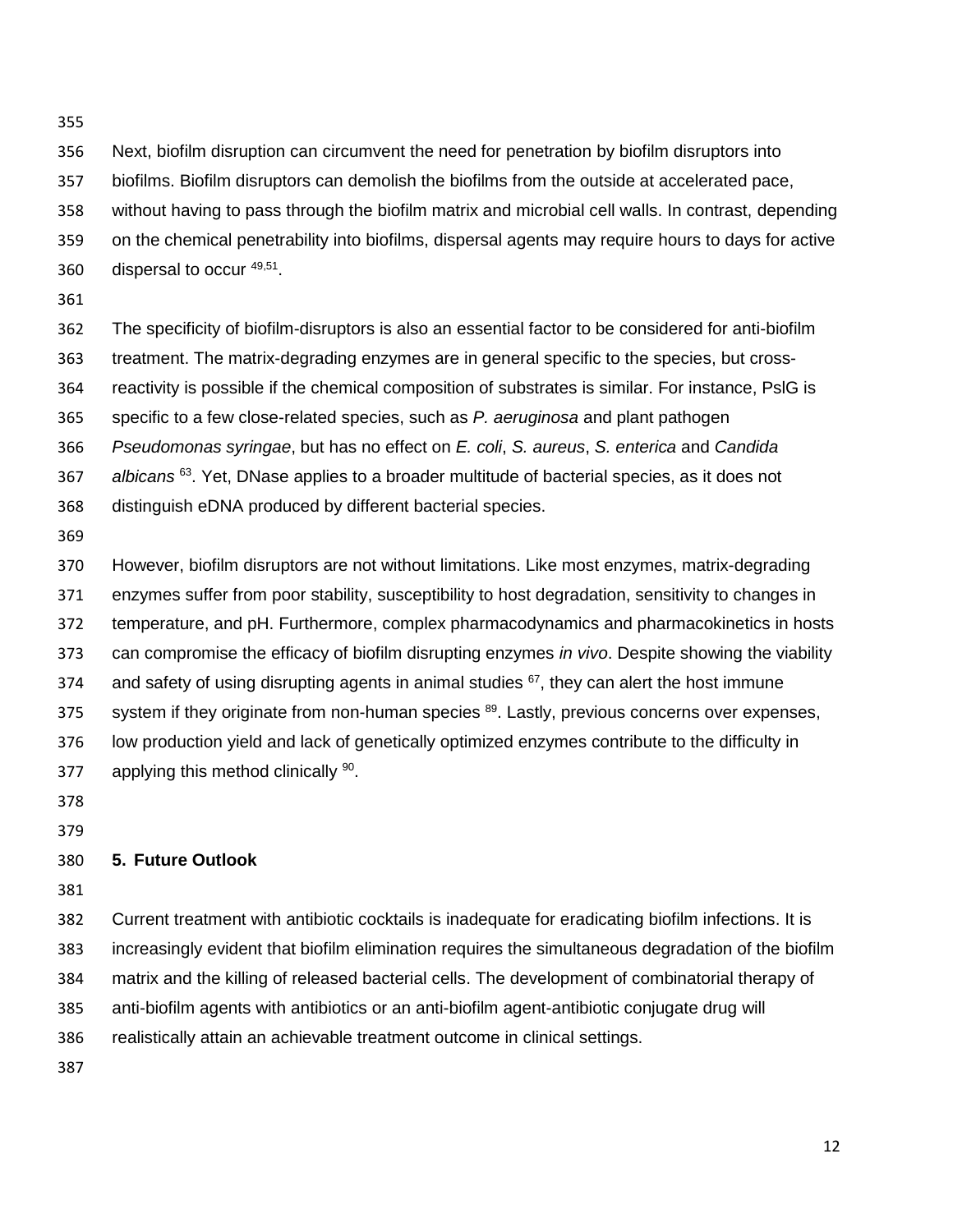With rapid advances in compound discovery, it is imperative to identify novel anti-biofilm

- compounds that can disrupt or disperse biofilms. Natural compounds from plants are excellent
- 390 sources of potential anti-biofilm compounds, where many QSIs are previously identified , while
- the recently-discovered pyocins and norspermidine displayed promising potential against
- 392 biofilms  $92,93$ .
- 

 Understanding both active dispersal and disruption will assist in designing better anti-biofilm drugs suited for various clinical purposes. Most importantly, cells released from biofilms by either approach should be contained to prevent the immediate dissemination of pathogens into the circulatory system. Next, the shortcomings of each approach listed previously should be addressed to improve the chances of developing a suitable drug. For instance, it is crucial to re- evaluate the minimal inhibitory concentration (MIC) of accompanying antimicrobial coupled with biofilm dispersal agents, which requires further toxicology and safety studies by pharmacologists and biologists. As for enzymatic-based biofilm disruption, industrial cooperation is necessary to keep manufacturing costs down and develop a practical non-immunogenic formulation.

 Finally, as most studies were conducted either *in vitro* or animal infection models, the newly identified compounds must be evaluated extensively with clinical trials. Future directions should focus on the discovery of novel anti-biofilm agents, with high efficacy against biofilm infections and low toxicity, coupled with the ease of translating to cheap and practical pharmaceuticals.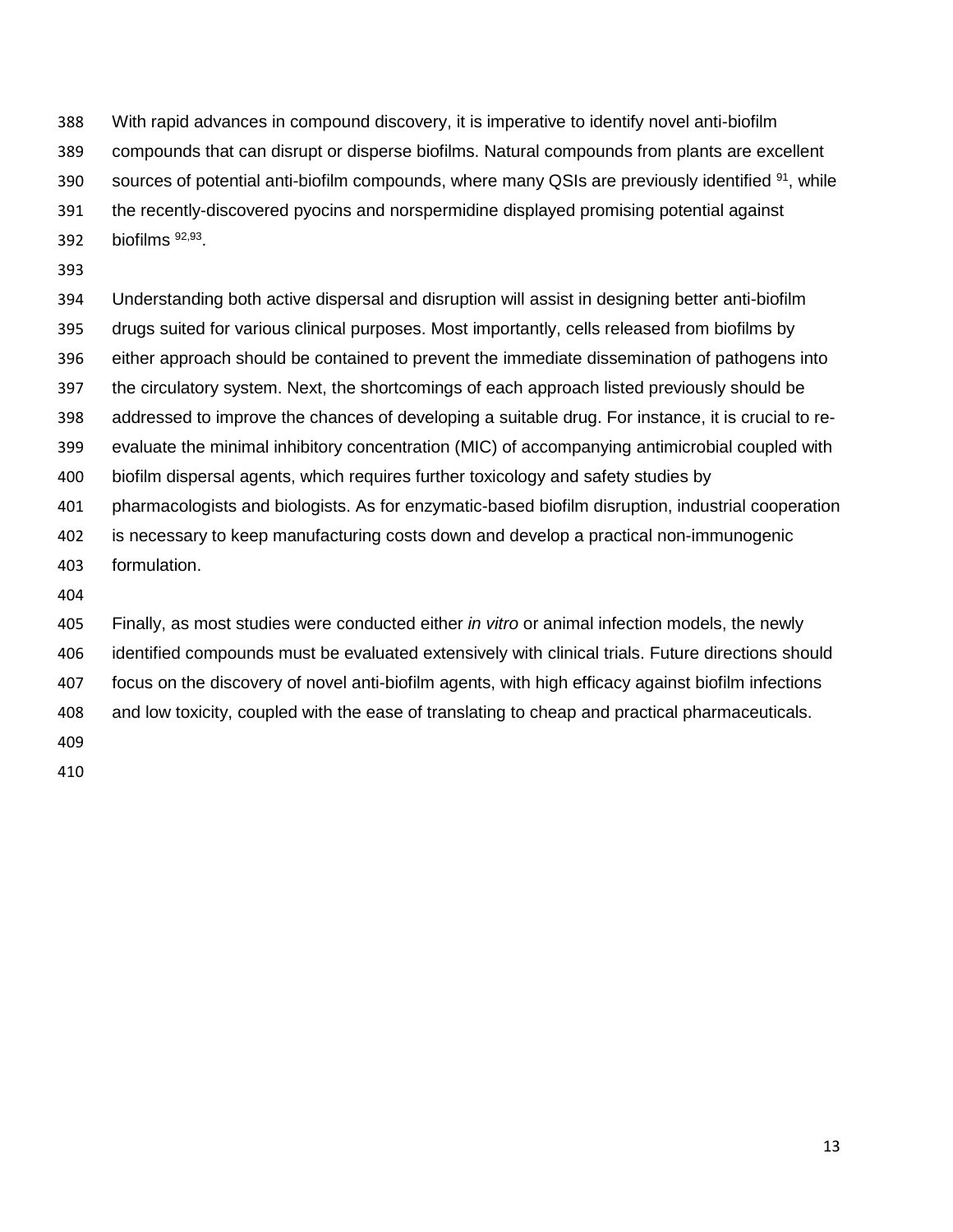# **References:**

 1. NIH RESEARCH ON MICROBIAL BIOFILMS. In: Health NIo, ed2002. 2. Bjarnsholt T. The role of bacterial biofilms in chronic infections. *APMIS.*  2013;121(s136):1-58. 3. Mulcahy LR, Isabella VM, Lewis K. *Pseudomonas aeruginosa* Biofilms in Disease. *Microbial Ecology.* 2014;68(1):1-12. 4. Micek ST, Wunderink RG, Kollef MH, et al. An international multicenter retrospective study of *Pseudomonas aeruginosa* nosocomial pneumonia: impact of multidrug resistance. *Critical Care.* 2015;19(1):219. 5. Fournier A, Voirol P, Krähenbühl M, et al. Antibiotic consumption to detect epidemics of Pseudomonas aeruginosa in a burn centre: A paradigm shift in the epidemiological surveillance of *Pseudomonas aeruginosa* nosocomial infections. *Burns.* 2016;42(3):564- 570. 6. Høiby N, Bjarnsholt T, Moser C, et al. ESCMID∗ guideline for the diagnosis and treatment of biofilm infections 2014. *Clinical Microbiology and Infection.* 2015;21:S1-S25. 7. Döring G, Hoiby N. Early intervention and prevention of lung disease in cystic fibrosis: a European consensus. *Journal of Cystic Fibrosis.* 2004;3(2):67-91. 428 8. Goli HR, Nahaei MR, Ahangarzadeh Rezaee M, Hasani A, Samadi Kafil H, Aghazadeh<br>429 M. Emergence of colistin resistant Pseudomonas aeruginosa at Tabriz hospitals, Iran. M. Emergence of colistin resistant *Pseudomonas aeruginosa* at Tabriz hospitals, Iran. *Iran J Microbiol.* 2016;8(1):62-69. 9. Chávez-Jacobo VM, Hernández-Ramírez KC, Romo-Rodríguez P, et al. CrpP Is a Novel Ciprofloxacin-Modifying Enzyme Encoded by the *Pseudomonas aeruginosa* pUM505 Plasmid. *Antimicrobial Agents and Chemotherapy.* 2018;62(6):e02629-02617. 10. Schiessl KT, Hu F, Jo J, et al. Phenazine production promotes antibiotic tolerance and metabolic heterogeneity in *Pseudomonas aeruginosa* biofilms. *Nature communications.*  2019;10(1):762. 11. Flemming H-C, Neu TR, Wozniak DJ. The EPS Matrix: The "House of Biofilm Cells". *Journal of bacteriology.* 2007;189(22):7945-7947. 12. Swidsinski A, Weber J, Loening-Baucke V, Hale LP, Lochs H. Spatial Organization and Composition of the Mucosal Flora in Patients with Inflammatory Bowel Disease. *Journal of Clinical Microbiology.* 2005;43(7):3380-3389. 13. Mah T-F, Pitts B, Pellock B, Walker GC, Stewart PS, O'Toole GA. A genetic basis for *Pseudomonas aeruginosa* biofilm antibiotic resistance. *Nature.* 2003;426(6964):306-310. 14. Kwan BW, Valenta JA, Benedik MJ, Wood TK. Arrested Protein Synthesis Increases Persister-Like Cell Formation. *Antimicrobial Agents and Chemotherapy.*  2013;57(3):1468-1473. 15. Waters V, Ratjen F. Standard versus biofilm antimicrobial susceptibility testing to guide antibiotic therapy in cystic fibrosis. *Cochrane Database of Systematic Reviews.*  2017(10). 16. Jones CJ, Wozniak DJ. Psl Produced by Mucoid *Pseudomonas aeruginosa* Contributes to the Establishment of Biofilms and Immune Evasion. *mBio.* 2017;8(3):e00864-00817. 17. Skariyachan S, Sridhar VS, Packirisamy S, Kumargowda ST, Challapilli SB. Recent perspectives on the molecular basis of biofilm formation by *Pseudomonas aeruginosa* and approaches for treatment and biofilm dispersal. *Folia Microbiologica.*  2018;63(4):413-432. 18. Sakuragi Y, Kolter R. Quorum-Sensing Regulation of the Biofilm Matrix Genes (*pel*) of *Pseudomonas aeruginosa*. *Journal of bacteriology.* 2007;189(14):5383-5386. 19. Hammer BK, Bassler BL. Quorum sensing controls biofilm formation in *Vibrio cholerae*. *Molecular microbiology.* 2004;51(5):1521-1521.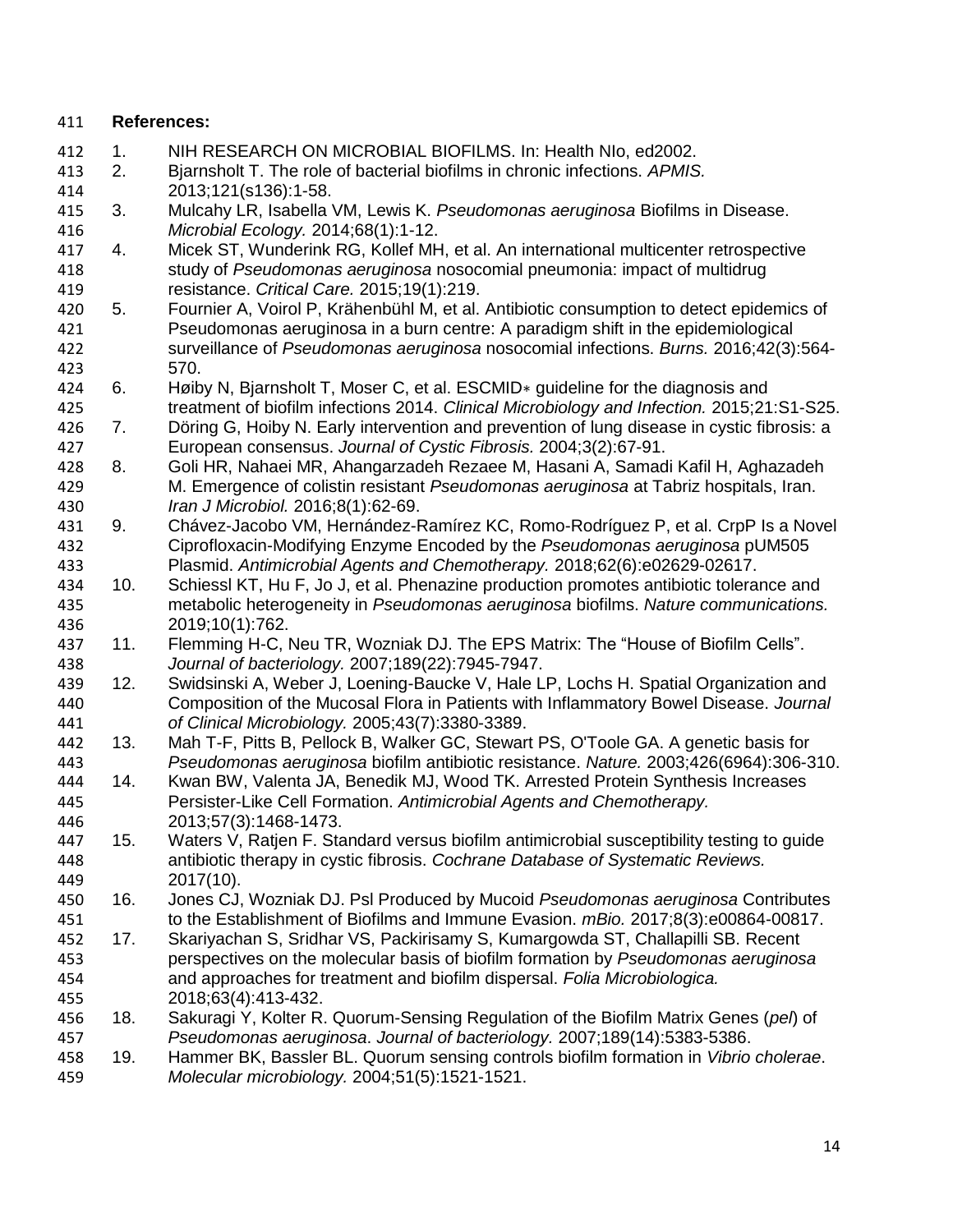20. Atkinson S, Williams P. Quorum sensing and social networking in the microbial world. *Journal of The Royal Society Interface.* 2009;6(40):959-978. 21. Singh PK, Bartalomej S, Hartmann R, et al. *Vibrio cholerae* Combines Individual and Collective Sensing to Trigger Biofilm Dispersal. *Current Biology.* 2017;27(21):3359- 3366.e3357. 22. Lin Chua S, Liu Y, Li Y, et al. Reduced Intracellular c-di-GMP Content Increases Expression of Quorum Sensing-Regulated Genes in *Pseudomonas aeruginosa*. *Frontiers in cellular and infection microbiology.* 2017;7(451). 23. Hengge R. Principles of c-di-GMP signalling in bacteria. *Nat Rev Microbiol.*  2009;7(4):263-273. 24. Pestrak MJ, Chaney SB, Eggleston HC, et al. *Pseudomonas aeruginosa* rugose small- colony variants evade host clearance, are hyper-inflammatory, and persist in multiple host environments. *PLOS Pathogens.* 2018;14(2):e1006842. 25. Povolotsky TL, Hengge R. Genome-Based Comparison of Cyclic Di-GMP Signaling in Pathogenic and Commensal *Escherichia coli* Strains. *Journal of bacteriology.*  2016;198(1):111-126. 26. Li Y-H, Lau PCY, Tang N, Svensäter G, Ellen RP, Cvitkovitch DG. Novel Two- Component Regulatory System Involved in Biofilm Formation and Acid Resistance in *Streptococcus mutans*. *Journal of bacteriology.* 2002;184(22):6333-6342. Zhu X, Rice SA, Barraud N. Nitric Oxide and Iron Signaling Cues Have Opposing Effects on Biofilm Development in *Pseudomonas aeruginosa*. *Applied and Environmental Microbiology.* 2019;85(3):e02175-02118. 28. Frangipani E, Visaggio D, Heeb S, et al. The Gac/Rsm and cyclic-di-GMP signalling networks coordinately regulate iron uptake in *Pseudomonas aeruginosa*. *Environmental Microbiology.* 2014;16(3):676-688. 29. Branck TA, Hurley MJ, Prata GN, Crivello CA, Marek PJ. Efficacy of a Sonicating Swab for Removal and Capture of *Listeria monocytogenes* in Biofilms on Stainless Steel. *Applied and Environmental Microbiology.* 2017;83(11):e00109-00117. 30. Brinkman CL, Schmidt-Malan SM, Karau MJ, et al. Exposure of Bacterial Biofilms to Electrical Current Leads to Cell Death Mediated in Part by Reactive Oxygen Species. *PLOS ONE.* 2016;11(12):e0168595. 31. Paytubi S, de La Cruz M, Tormo JR, et al. A High-Throughput Screening Platform of Microbial Natural Products for the Discovery of Molecules with Antibiofilm Properties against Salmonella. *Frontiers in Microbiology.* 2017;8(326). 32. Ding X, Yin B, Qian L, et al. Screening for novel quorum-sensing inhibitors to interfere with the formation of *Pseudomonas aeruginosa* biofilm. *Journal of Medical Microbiology.*  2011;60(12):1827-1834. 33. DeVito JA, Mills JA, Liu VG, et al. An array of target-specific screening strains for antibacterial discovery. *Nature Biotechnology.* 2002;20(5):478-483. 34. Wong Weng R, Oliver Allen G, Linington Roger G. Development of Antibiotic Activity Profile Screening for the Classification and Discovery of Natural Product Antibiotics. *Chemistry & Biology.* 2012;19(11):1483-1495. 35. Rajalaxmi M, Beema Shafreen R, Chithiraiselvi K, Karutha Pandian S. An in vitro and in silico identification of antibiofilm small molecules from seawater metaclone SWMC166 against *Vibrio cholerae* O1. *Molecular and Cellular Probes.* 2018;39:14-24. 36. Yaniv K, Golberg K, Kramarsky-Winter E, et al. Functional marine metagenomic screening for anti-quorum sensing and anti-biofilm activity. *Biofouling.* 2017;33(1):1-13. 37. Pandian SK, Subramenium GA. Transcriptomic And Proteomic Analysis To Delineate The Mechanism Of Antibiofilm Activity Of 3-Furancarboxaldehyde On Group A *Streptococcus*. *The FASEB Journal.* 2017;31(1\_supplement):658.613-658.613.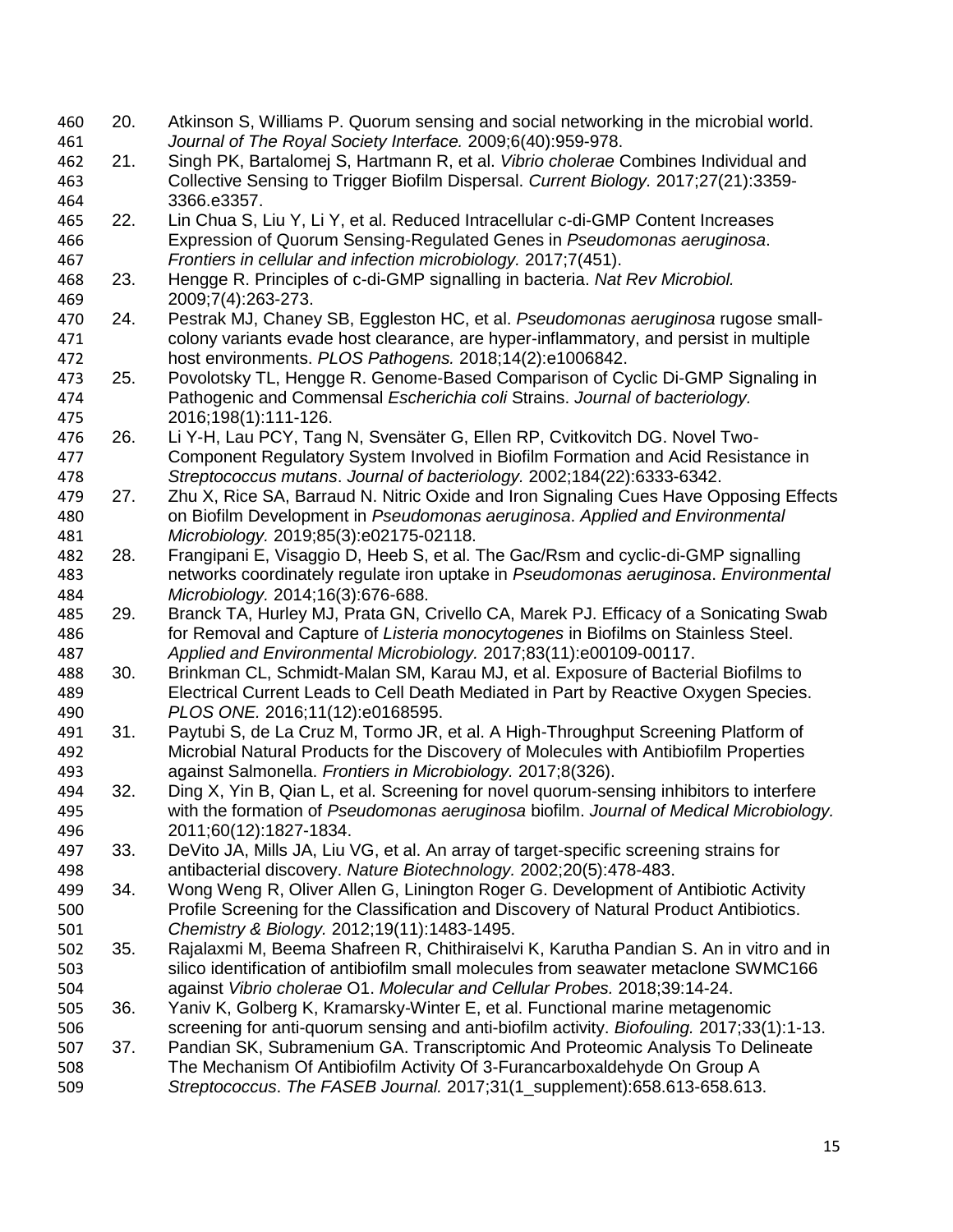- 38. Anderson JK, Huang JY, Wreden C, et al. Chemorepulsion from the Quorum Signal Autoinducer-2 Promotes *Helicobacter pylori* Biofilm Dispersal. *mBio.* 2015;6(4):e00379- 512 00315.<br>513 39. Lauder
- 39. Lauderdale KJ, Malone CL, Boles BR, Morcuende J, Horswill AR. Biofilm dispersal of community-associated methicillin-resistant *Staphylococcus aureus* on orthopedic implant material. *Journal of Orthopaedic Research.* 2010;28(1):55-61.
- 40. Bhattacharjee A, Nusca TD, Hochbaum AI. Rhamnolipids Mediate an Interspecies Biofilm Dispersal Signaling Pathway. *ACS Chemical Biology.* 2016;11(11):3068-3076.
- 41. Sepehr S, Rahmani-Badi A, Babaie-Naiej H, Soudi MR. Unsaturated Fatty Acid, cis-2- Decenoic Acid, in Combination with Disinfectants or Antibiotics Removes Pre-Established Biofilms Formed by Food-Related Bacteria. *PLOS ONE.* 2014;9(7):e101677.
- 42. Rahmani-Badi A, Sepehr S, Babaie-Naiej H. A combination of cis-2-decenoic acid and chlorhexidine removes dental plaque. *Archives of Oral Biology.* 2015;60(11):1655-1661.
- 43. Wood TL, Gong T, Zhu L, et al. Rhamnolipids from *Pseudomonas aeruginosa* disperse the biofilms of sulfate-reducing bacteria. *npj Biofilms and Microbiomes.* 2018;4(1):22.
- 44. Zezzi do Valle Gomes M, Nitschke M. Evaluation of rhamnolipid and surfactin to reduce the adhesion and remove biofilms of individual and mixed cultures of food pathogenic bacteria. *Food Control.* 2012;25(2):441-447.
- 45. Jensen PØ, Bjarnsholt T, Phipps R, et al. Rapid necrotic killing of polymorphonuclear leukocytes is caused by quorum-sensing-controlled production of rhamnolipid by *Pseudomonas aeruginosa*. *Microbiology.* 2007;153(5):1329-1338.
- 46. Sambanthamoorthy K, Sloup RE, Parashar V, et al. Identification of Small Molecules That Antagonize Diguanylate Cyclase Enzymes To Inhibit Biofilm Formation. *Antimicrobial agents and chemotherapy.* 2012;56(10):5202-5211.
- 47. Kim B, Park J-S, Choi H-Y, Yoon SS, Kim W-G. Terrein is an inhibitor of quorum sensing and c-di-GMP in *Pseudomonas aeruginosa*: a connection between quorum sensing and c-di-GMP. *Scientific Reports.* 2018;8(1):8617.
- 48. Fernicola S, Torquati I, Paiardini A, et al. Synthesis of Triazole-Linked Analogues of c-di- GMP and Their Interactions with Diguanylate Cyclase. *Journal of Medicinal Chemistry.*  2015;58(20):8269-8284.
- 49. Chua SL, Liu Y, Yam JK, et al. Dispersed cells represent a distinct stage in the transition from bacterial biofilm to planktonic lifestyles. *Nature communications.* 2014;5:4462.
- 50. Chua SL, Hultqvist LD, Yuan M, et al. In vitro and in vivo generation and characterization of Pseudomonas aeruginosa biofilm-dispersed cells via c-di-GMP manipulation. *Nature protocols.* 2015;10(8):1165-1180.
- 51. Barraud N, Storey MV, Moore ZP, Webb JS, Rice SA, Kjelleberg S. Nitric oxide- mediated dispersal in single- and multi-species biofilms of clinically and industrially relevant microorganisms. *Microbial biotechnology.* 2009;2(3):370-378.
- 52. Liu N, Xu Y, Hossain S, et al. Nitric Oxide Regulation of Cyclic di-GMP Synthesis and Hydrolysis in *Shewanella woodyi*. *Biochemistry.* 2012;51(10):2087-2099.
- 53. Li Y, Petrova OE, Su S, et al. BdlA, DipA and Induced Dispersion Contribute to Acute Virulence and Chronic Persistence of *Pseudomonas aeruginosa*. *PLOS Pathogens.*  2014;10(6):e1004168.
- 54. Zheng Y, Tsuji G, Opoku-Temeng C, Sintim HO. Inhibition of *P. aeruginosa* c-di-GMP phosphodiesterase RocR and swarming motility by a benzoisothiazolinone derivative. *Chem Sci.* 2016;7(9):6238-6244.
- 55. Barraud N, Hassett DJ, Hwang S-H, Rice SA, Kjelleberg S, Webb JS. Involvement of Nitric Oxide in Biofilm Dispersal of *Pseudomonas aeruginosa*. *Journal of bacteriology.*  2006;188(21):7344-7353.
- 56. Collins SA, Kelso MJ, Rineh A, et al. Cephalosporin-3′-Diazeniumdiolate NO Donor Prodrug PYRRO-C3D Enhances Azithromycin Susceptibility of Nontypeable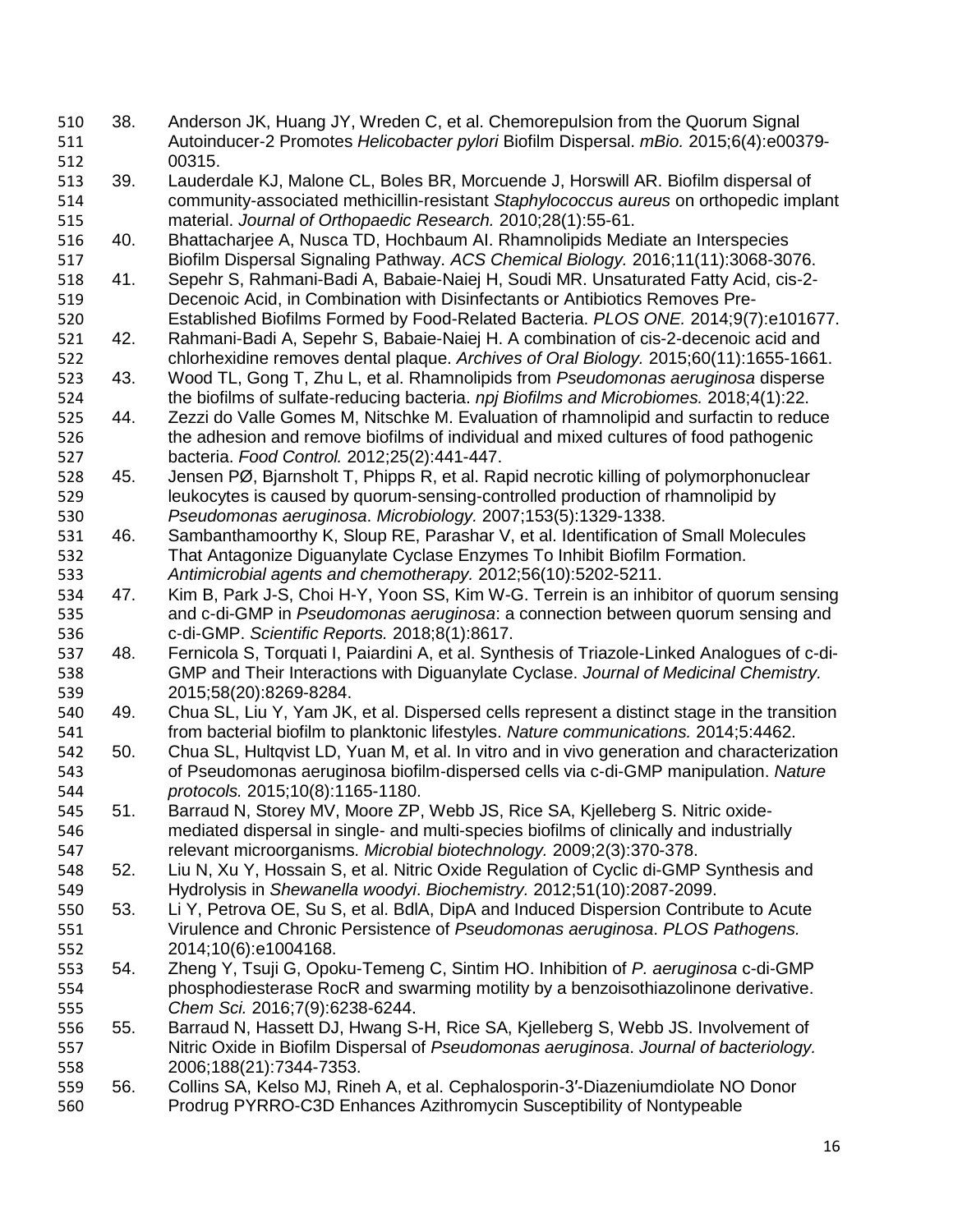| 561 |     | Haemophilus influenzae Biofilms. Antimicrobial agents and chemotherapy.                                                                                                                                                                 |
|-----|-----|-----------------------------------------------------------------------------------------------------------------------------------------------------------------------------------------------------------------------------------------|
| 562 |     | 2017;61(2):e02086-02016.                                                                                                                                                                                                                |
| 563 | 57. | de la Fuente-Núñez C, Reffuveille F, Fairfull-Smith KE, Hancock REW. Effect of                                                                                                                                                          |
| 564 |     | Nitroxides on Swarming Motility and Biofilm Formation, Multicellular Behaviors in                                                                                                                                                       |
| 565 |     | Pseudomonas aeruginosa. Antimicrobial agents and chemotherapy. 2013;57(10):4877-                                                                                                                                                        |
| 566 |     | 4881.                                                                                                                                                                                                                                   |
| 567 | 58. | Reffuveille F, Fuente-Núñez Cdl, Fairfull-Smith KE, Hancock REW. Potentiation of                                                                                                                                                        |
| 568 |     | ciprofloxacin action against Gram-negative bacterial biofilms by a nitroxide. Pathogens                                                                                                                                                 |
| 569 |     | and Disease. 2015;73(5).                                                                                                                                                                                                                |
| 570 | 59. | Howlin RP, Cathie K, Hall-Stoodley L, et al. Low-Dose Nitric Oxide as Targeted Anti-                                                                                                                                                    |
| 571 |     | biofilm Adjunctive Therapy to Treat Chronic Pseudomonas aeruginosa Infection in Cystic                                                                                                                                                  |
| 572 |     | Fibrosis. Molecular Therapy. 2017;25(9):2104-2116.                                                                                                                                                                                      |
| 573 | 60. | Efficacy and Safety of Inhaled Nitric Oxide (NO) in Cystic Fibrosis (CF) Patients. 2015;                                                                                                                                                |
| 574 |     | https://clinicaltrials.gov/ct2/show/NCT02498535. Accessed April 10, 2018.                                                                                                                                                               |
| 575 | 61. | Sutherland IW. The biofilm matrix - an immobilized but dynamic microbial environment.                                                                                                                                                   |
| 576 |     | Trends in Microbiology. 2001;9(5):222-227.                                                                                                                                                                                              |
| 577 | 62. | Ramasubbu N, Thomas LM, Ragunath C, Kaplan JB. Structural Analysis of Dispersin B,                                                                                                                                                      |
| 578 |     | a Biofilm-releasing Glycoside Hydrolase from the Periodontopathogen Actinobacillus                                                                                                                                                      |
| 579 |     | actinomycetemcomitans. Journal of Molecular Biology. 2005;349(3):475-486.                                                                                                                                                               |
| 580 | 63. | Yu S, Su T, Wu H, et al. PsIG, a self-produced glycosyl hydrolase, triggers biofilm                                                                                                                                                     |
| 581 |     | disassembly by disrupting exopolysaccharide matrix. Cell Res. 2015;25(12):1352-1367.                                                                                                                                                    |
| 582 | 64. | Baker P, Hill PJ, Snarr BD, et al. Exopolysaccharide biosynthetic glycoside hydrolases                                                                                                                                                  |
| 583 |     | can be utilized to disrupt and prevent Pseudomonas aeruginosa biofilms. Science                                                                                                                                                         |
| 584 |     | Advances. 2016;2(5):e1501632.                                                                                                                                                                                                           |
| 585 | 65. | ALKAWASH MA, SOOTHILL JS, SCHILLER NL. Alginate Iyase enhances antibiotic                                                                                                                                                               |
| 586 |     | killing of mucoid Pseudomonas aeruginosa in biofilms. APMIS. 2006;114(2):131-138.                                                                                                                                                       |
| 587 | 66. | Maiorana A, Bugli F, Papi M, et al. Effect of Alginate Lyase on Biofilm-Grown                                                                                                                                                           |
| 588 |     | Helicobacter pylori Probed by Atomic Force Microscopy. International Journal of Polymer                                                                                                                                                 |
| 589 |     | Science. 2015;2015:9.                                                                                                                                                                                                                   |
| 590 | 67. | Fleming D, Chahin L, Rumbaugh K. Glycoside Hydrolases Degrade Polymicrobial                                                                                                                                                             |
| 591 |     | Bacterial Biofilms in Wounds. Antimicrobial agents and chemotherapy.                                                                                                                                                                    |
| 592 |     | 2017;61(2):e01998-01916.                                                                                                                                                                                                                |
| 593 | 68. | Baslé A, Hewitt L, Koh A, et al. Crystal structure of NucB, a biofilm-degrading                                                                                                                                                         |
| 594 |     | endonuclease. Nucleic acids research. 2017;46(1):473-484.                                                                                                                                                                               |
| 595 | 69. | Paul K, Rietschel E, Ballmann M, et al. Effect of Treatment with Dornase Alpha on                                                                                                                                                       |
| 596 |     | Airway Inflammation in Patients with Cystic Fibrosis. American Journal of Respiratory                                                                                                                                                   |
| 597 |     | and Critical Care Medicine. 2004;169(6):719-725.                                                                                                                                                                                        |
| 598 | 70. | Scala M, Hoy D, Bautista M, Palafoutas JJ, Abubakar K. Pilot study of dornase alfa                                                                                                                                                      |
| 599 |     | (Pulmozyme) therapy for acquired ventilator-associated infection in preterm infants.                                                                                                                                                    |
| 600 |     | Pediatric Pulmonology. 2017;52(6):787-791.                                                                                                                                                                                              |
| 601 | 71. | Baidamshina DR, Trizna EY, Holyavka MG, et al. Targeting microbial biofilms using                                                                                                                                                       |
| 602 |     | Ficin, a nonspecific plant protease. Scientific Reports. 2017;7:46068.                                                                                                                                                                  |
| 603 | 72. | Mitrofanova O, Mardanova A, Evtugyn V, Bogomolnaya L, Sharipova M. Effects of                                                                                                                                                           |
| 604 |     | Bacillus Serine Proteases on the Bacterial Biofilms. BioMed Research International.                                                                                                                                                     |
| 605 |     | 2017;2017:10.                                                                                                                                                                                                                           |
| 606 | 73. | Domenech M, García E. N-Acetyl- <span class="sc">I-Cysteine and Cysteamine as New</span>                                                                                                                                                |
| 607 |     | Strategies against Mixed Biofilms of Nonencapsulated Streptococcus pneumoniae and                                                                                                                                                       |
| 608 |     | Nontypeable <span class="named-content genus-species" id="named-content-&lt;/td&gt;&lt;/tr&gt;&lt;tr&gt;&lt;td&gt;609&lt;/td&gt;&lt;td&gt;&lt;/td&gt;&lt;td&gt;2">Haemophilus influenzae. Antimicrobial agents and chemotherapy.</span> |
| 610 |     | 2017;61(2):e01992-01916.                                                                                                                                                                                                                |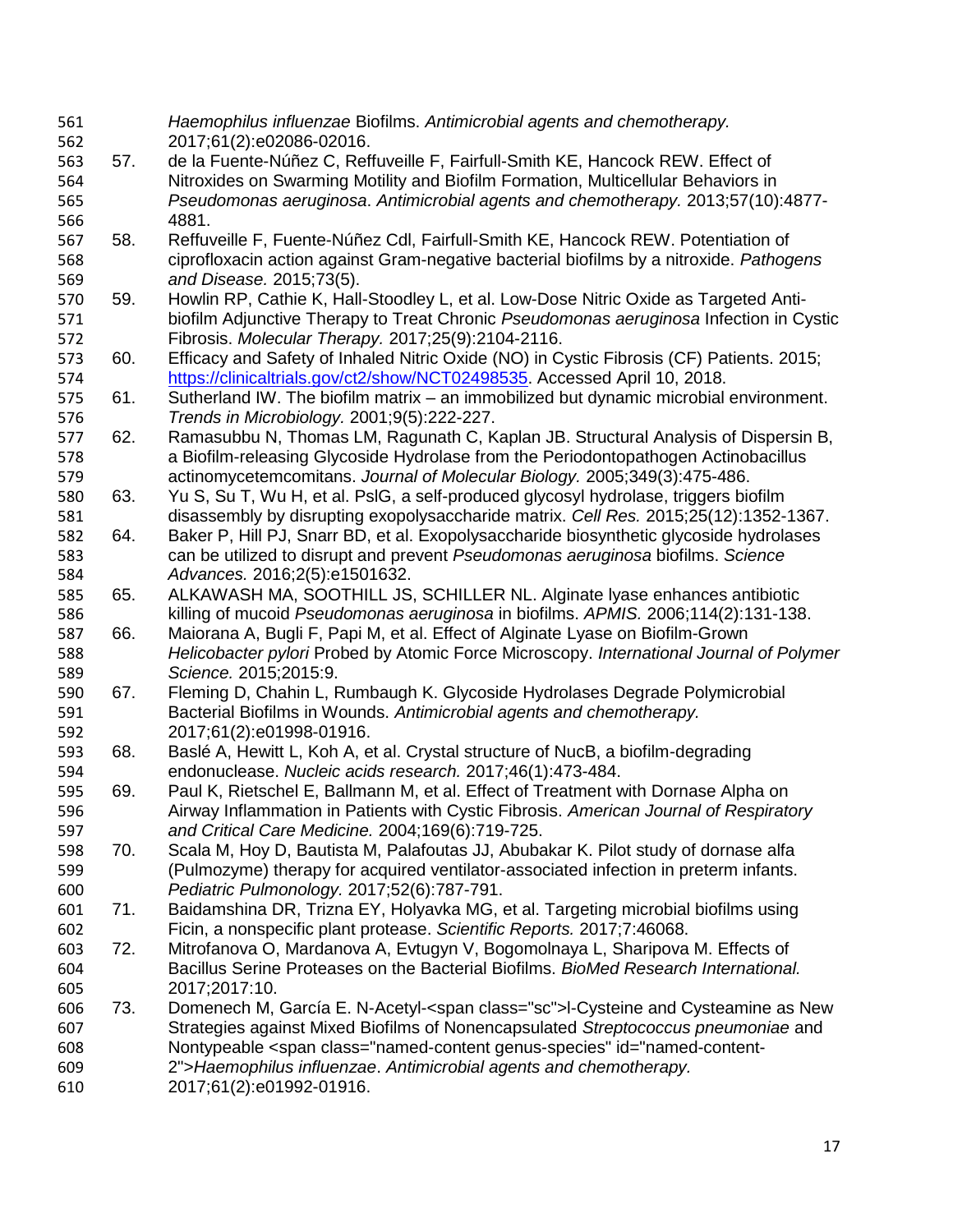74. Kim H-S, Cha E, Kim Y, et al. Raffinose, a plant galactoside, inhibits *Pseudomonas aeruginosa* biofilm formation via binding to LecA and decreasing cellular cyclic diguanylate levels. *Scientific Reports.* 2016;6:25318. 75. Co JY, Cárcamo-Oyarce G, Billings N, et al. Mucins trigger dispersal of *Pseudomonas aeruginosa* biofilms. *npj Biofilms and Microbiomes.* 2018;4(1):23. 76. Narayanaswamy VP, Keagy LL, Duris K, et al. Novel Glycopolymer Eradicates Antibiotic- and CCCP-Induced Persister Cells in *Pseudomonas aeruginosa*. *Frontiers in Microbiology.* 2018;9(1724). 77. Ray VA, Hill PJ, Stover CK, et al. Anti-Psl Targeting of *Pseudomonas aeruginosa* Biofilms for Neutrophil-Mediated Disruption. *Scientific Reports.* 2017;7(1):16065. 78. DiGiandomenico A, Keller AE, Gao C, et al. A multifunctional bispecific antibody protects against *Pseudomonas aeruginosa*. *Science Translational Medicine.*  2014;6(262):262ra155-262ra155. 79. Ali SO, Yu XQ, Robbie GJ, et al. Phase 1 study of MEDI3902, an investigational anti– *Pseudomonas aeruginosa* PcrV and Psl bispecific human monoclonal antibody, in healthy adults. *Clinical Microbiology and Infection.* 2019;25(5):629.e621-629.e626. 80. Goodman SD, Obergfell KP, Jurcisek JA, et al. Biofilms can be dispersed by focusing the immune system on a common family of bacterial nucleoid-associated proteins. *Mucosal Immunology.* 2011;4:625. 81. Rocco CJ, Davey ME, Bakaletz LO, Goodman SD. Natural antigenic differences in the functionally equivalent extracellular DNABII proteins of bacterial biofilms provide a means for targeted biofilm therapeutics. *Molecular Oral Microbiology.* 2017;32(2):118- 130. 82. Novotny LA, Jurcisek JA, Ward Jr MO, Jordan ZB, Goodman SD, Bakaletz LO. Antibodies against the majority subunit of type IV pili disperse nontypeable *Haemophilus influenzae* biofilms in a LuxS-dependent manner and confer therapeutic resolution of experimental otitis media. *Molecular microbiology.* 2015;96(2):276-292. 83. Gusarov I, Shatalin K, Starodubtseva M, Nudler E. Endogenous Nitric Oxide Protects Bacteria Against a Wide Spectrum of Antibiotics. *Science.* 2009;325(5946):1380-1384. 84. Guilhen C, Charbonnel N, Parisot N, et al. Transcriptional profiling of *Klebsiella pneumoniae* defines signatures for planktonic, sessile and biofilm-dispersed cells. *BMC genomics.* 2016;17:237. 85. Uppuluri P, Acosta Zaldívar M, Anderson MZ, et al. *Candida albicans* Dispersed Cells Are Developmentally Distinct from Biofilm and Planktonic Cells. *mBio.*  2018;9(4):e01338-01318. 86. Chambers JR, Cherny KE, Sauer K. Susceptibility of *Pseudomonas aeruginosa* Dispersed Cells to Antimicrobial Agents Is Dependent on the Dispersion Cue and Class of the Antimicrobial Agent Used. *Antimicrobial agents and chemotherapy.*  2017;61(12):e00846-00817. 87. Chua SL, Tan SY, Rybtke MT, et al. Bis-(3'-5')-cyclic dimeric GMP regulates antimicrobial peptide resistance in *Pseudomonas aeruginosa*. *Antimicrobial agents and chemotherapy.* 2013;57(5):2066-2075. 88. Cherny KE, Sauer K. *Pseudomonas aeruginosa* requires the DNA-specific endonuclease EndA to degrade eDNA to disperse from the biofilm. *Journal of bacteriology.* 2019:JB.00059-00019. 89. Fleming D, Rumbaugh K. The Consequences of Biofilm Dispersal on the Host. *Scientific Reports.* 2018;8(1):10738. 90. Pleszczyńska M, Wiater A, Janczarek M, Szczodrak J. (1→3)-α-d-Glucan hydrolases in dental biofilm prevention and control: A review. *International Journal of Biological Macromolecules.* 2015;79:761-778.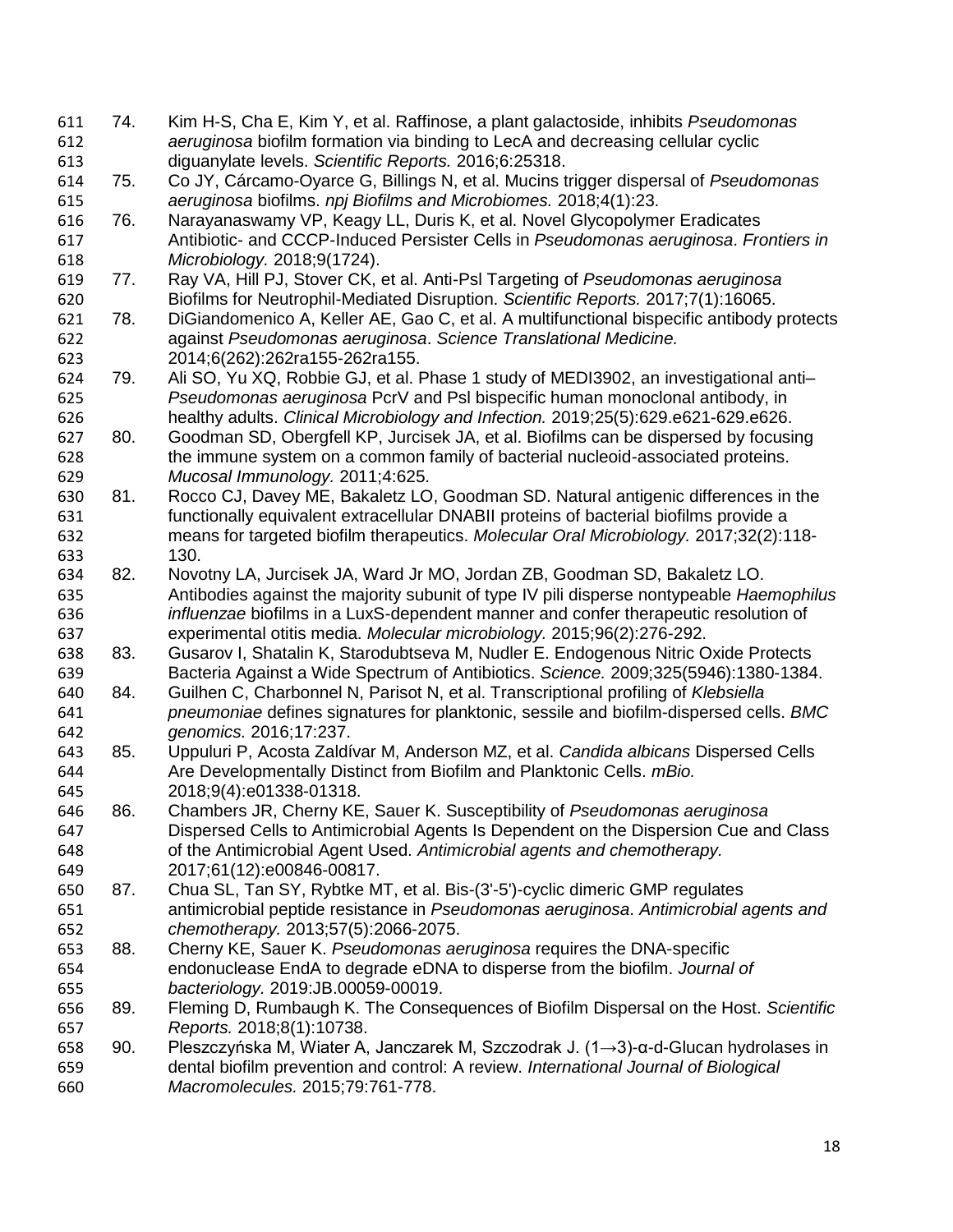- 91. Lu L, Hu W, Tian Z, et al. Developing natural products as potential anti-biofilm agents. *Chinese Medicine.* 2019;14(1):11.
- 663 92. Oluyombo O, Penfold CN, Diggle SP. Competition in Biofilms between Cystic Fibrosis<br>664 Selates of Pseudomonas aeruginosa Is Shaped by R-Pyocins. mBio. Isolates of *Pseudomonas aeruginosa* Is Shaped by R-Pyocins. *mBio.*  2019;10(1):e01828-01818.
- 93. Qu L, She P, Wang Y, et al. Effects of norspermidine on *Pseudomonas aeruginosa* biofilm formation and eradication. *MicrobiologyOpen.* 2016;5(3):402-412.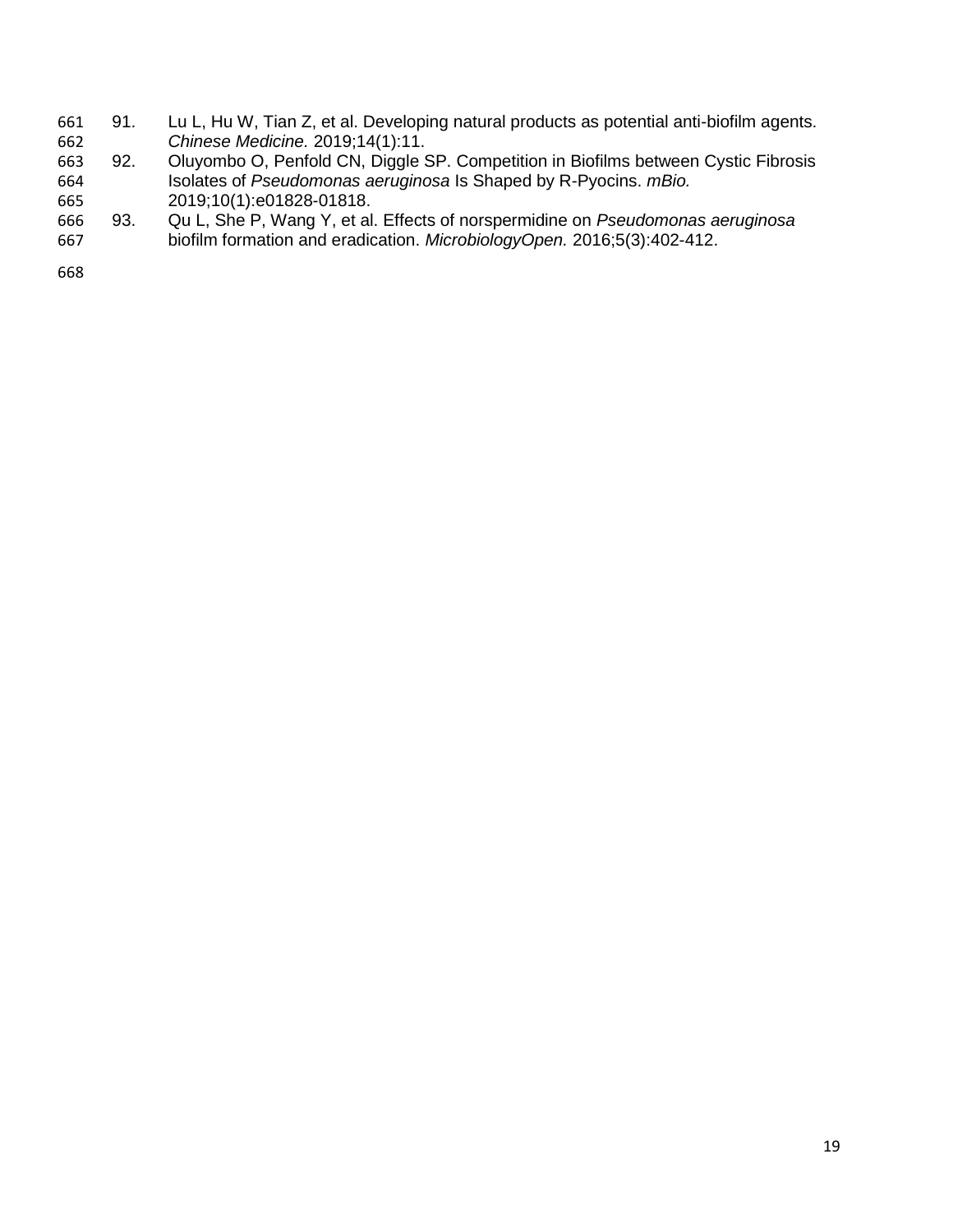## **Author biosketch:**

- Dr. Song Lin Chua is currently an Assistant Professor in the Hong Kong Polytechnic University,
- Hong Kong SAR China, and Principal Investigator in the State Key Laboratory of Chemical
- Biology and Drug Discovery. After graduating with a Ph.D. from the National University of
- Singapore, he was later awarded the prestigious Lee Kong Chian Medicine Fellowship to work
- as Principal Investigator in the School of Medicine jointly operated by Nanyang Technological
- University and Imperial College London. His research interests involve the elucidation of
- mechanisms in biofilm dispersal and the development of anti-biofilm agents to eradicate biofilm
- infections. He has published in more than 20 publications and book reviews, with significant
- contributions in Nature Communications, Nature Protocols, and Cell Research.
- 
-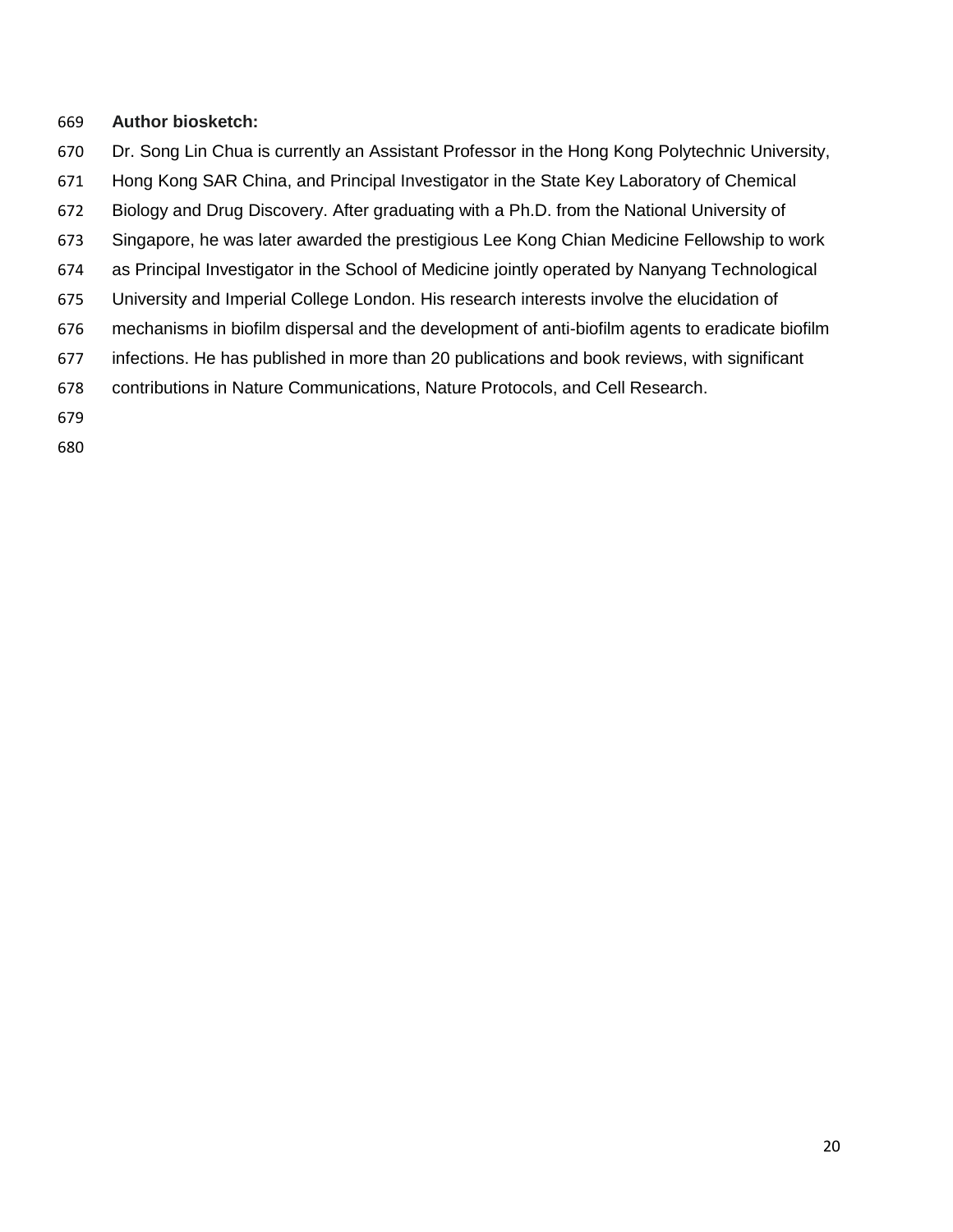| 681 | <b>Table 1:</b> General comparison between active biofilm dispersal and biofilm disruption. |  |  |
|-----|---------------------------------------------------------------------------------------------|--|--|
|     |                                                                                             |  |  |

|               | <b>Biofilm Active Dispersal</b>            | <b>Biofilm Disruption</b>              |  |
|---------------|--------------------------------------------|----------------------------------------|--|
| Treatment     | Use of chemical stimulus which signals     | Direct targeting or degradation of the |  |
|               | bacterial cells to terminate their biofilm | biofilm matrix, leading to the         |  |
|               | lifestyle and exit the EPS via the self-   | catastrophic collapse of biofilm       |  |
|               | production of matrix-degrading             | structure and ejection of embedded     |  |
|               | enzymes and expression of motility         | cells                                  |  |
|               | apparatus (flagella or pili).              |                                        |  |
| Penetrability | Dispersal agents need to diffuse into      | Biofilm disruptors can demolish        |  |
| into biofilms | EPS and enter biofilm cells.               | biofilms from the outside quickly,     |  |
|               |                                            | bypassing the need to pass through     |  |
|               |                                            | biofilm matrix and microbial cell      |  |
|               |                                            | walls.                                 |  |
| Types of      | Mostly chemicals which act as stress       | Mostly enzymes which catalyzed the     |  |
| agents        | to stimulate biofilm dispersal             | degradation of EPS                     |  |
| Physiology    | Dispersed cells have unique                | Disrupted cells have similar           |  |
| of released   | physiology from biofilm and planktonic     | physiology with biofilm cells 63       |  |
| cells         | cells <sup>49</sup>                        |                                        |  |
| Antimicrobial | Dispersed cells may have altered           | Disrupted cells have similar           |  |
| resistance of | resistance/sensitivity to antibiotic       | resistance/similarity to antibiotic    |  |
| released      | classes <sup>87</sup>                      | classes as biofilms 63                 |  |
| cells         |                                            |                                        |  |
| Virulence of  | Dispersed cells have higher production     | Disrupted cells have similar virulence |  |
| released      | of virulence factors than biofilm and      | as biofilm cells 63                    |  |
| cells         | planktonic cells 49                        |                                        |  |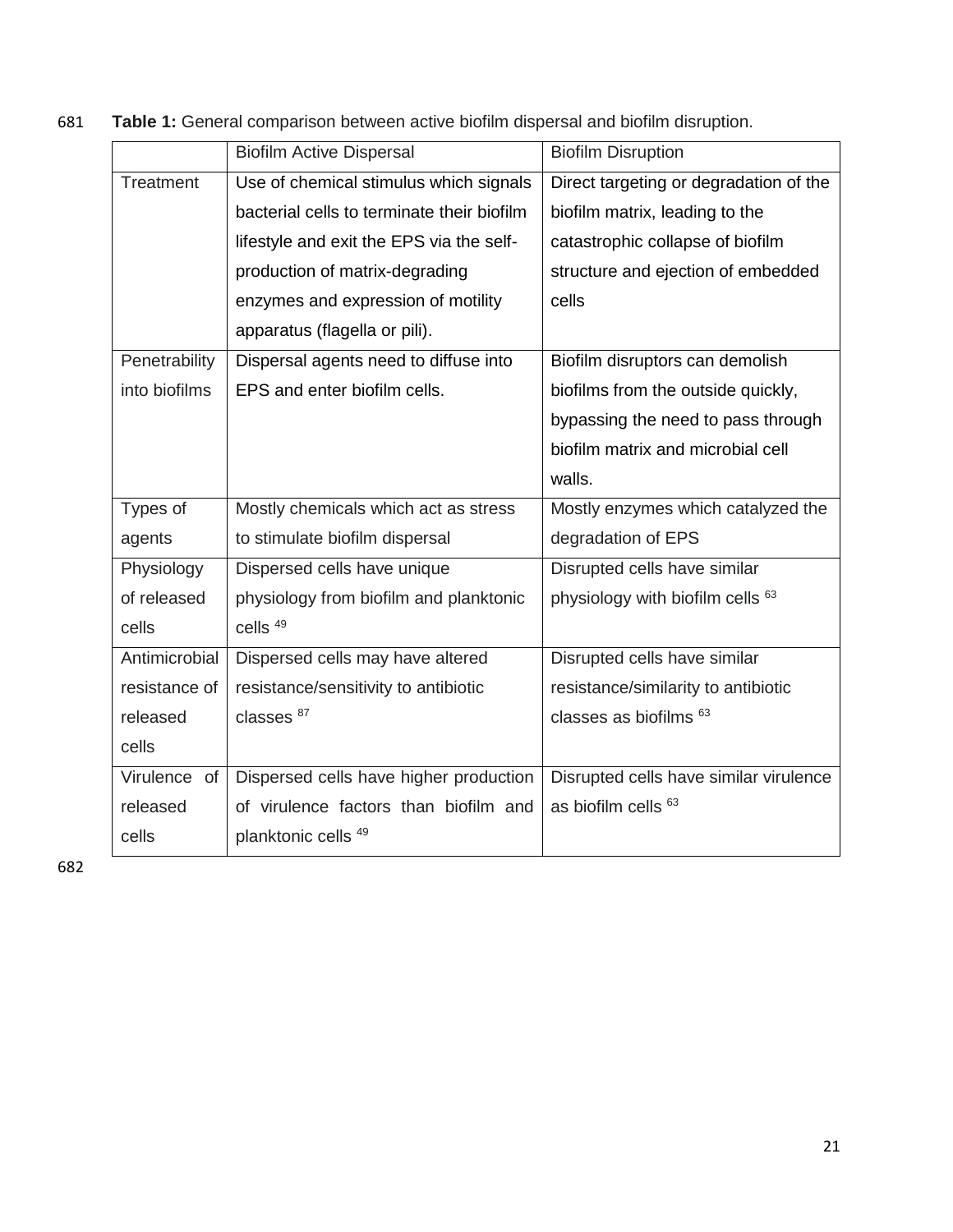# **Figure legends:**



 **Figure 1:** Typical biofilm life cycle in bacteria. (A) The planktonic cells first attach onto a surface. (B) Bacterial cells lose their motility and start to produce EPS for biofilm formation. (C) Biofilm matures and thickens where antibiotics and immune cells are unable to penetrate efficiently into the biofilm. (D) As biofilm ages, the cells disperse from the biofilms and enter a different transient dispersal phase. After a while, the dispersed cells reverted to planktonic cells, where the life cycle restarts.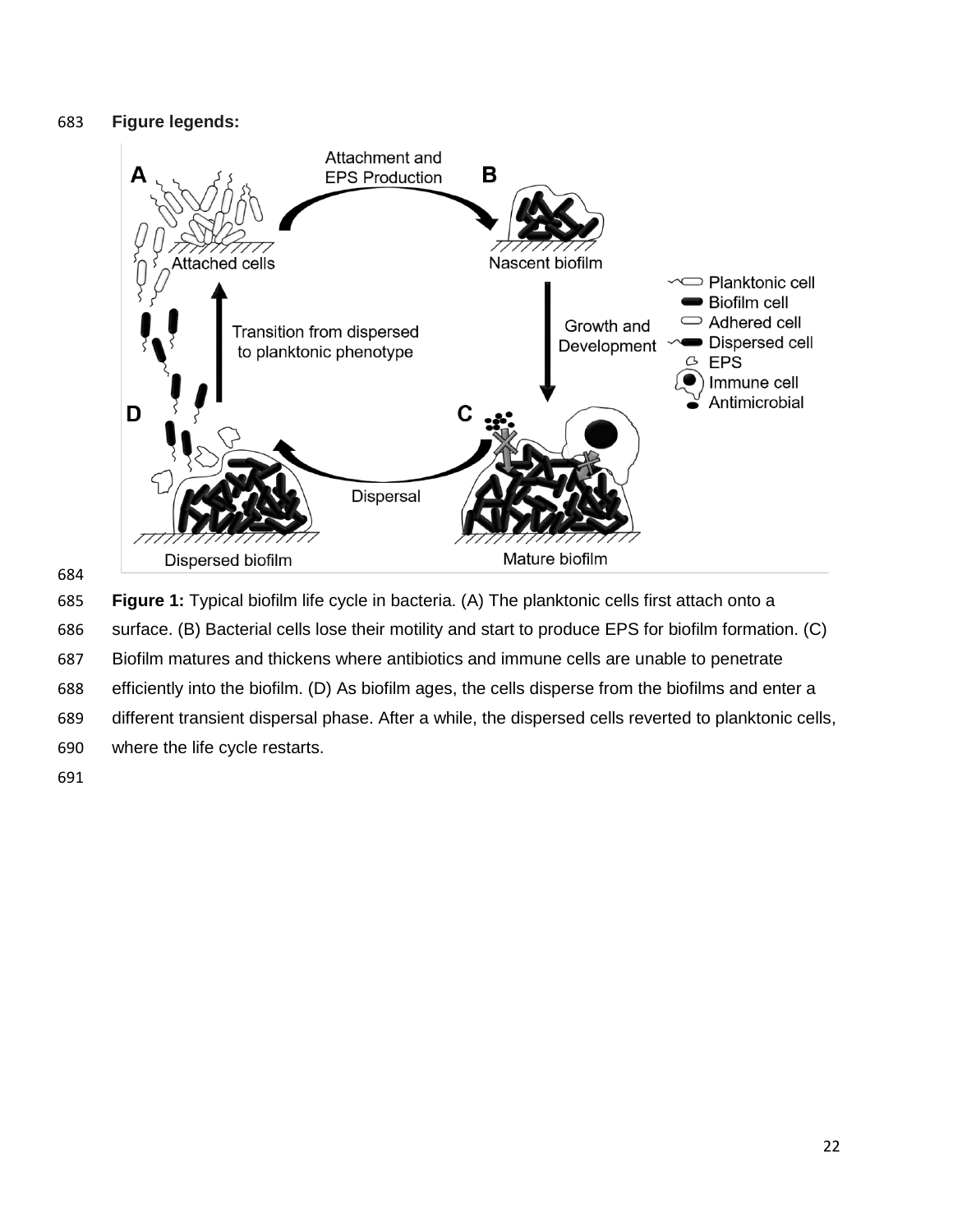

**Figure 2:** Role of c-di-GMP signaling in the biofilm life cycle and the potential targets against it.

An increase in c-di-GMP levels by DGCs, in general, leads to biofilm formation, while reduction

by PDEs induces biofilm dispersal. Strategies developed against biofilms include inhibition of

bacterial attachment to surfaces and biofilm formation, active dispersal of biofilms, and

disruption of the biofilm matrix.



 **Figure 3:** Comparison of biofilm dispersal and disruption. (A) Biofilm dispersal. The dispersal agent acts as a stimulus to drive biofilm cells into dispersal, leading to considerable changes in physiology to dispersed cell state. (B) Biofilm disruption. The biofilm disrupting agent directly degrades the biofilm matrix to eject biofilm cells with little changes to their physiological state.